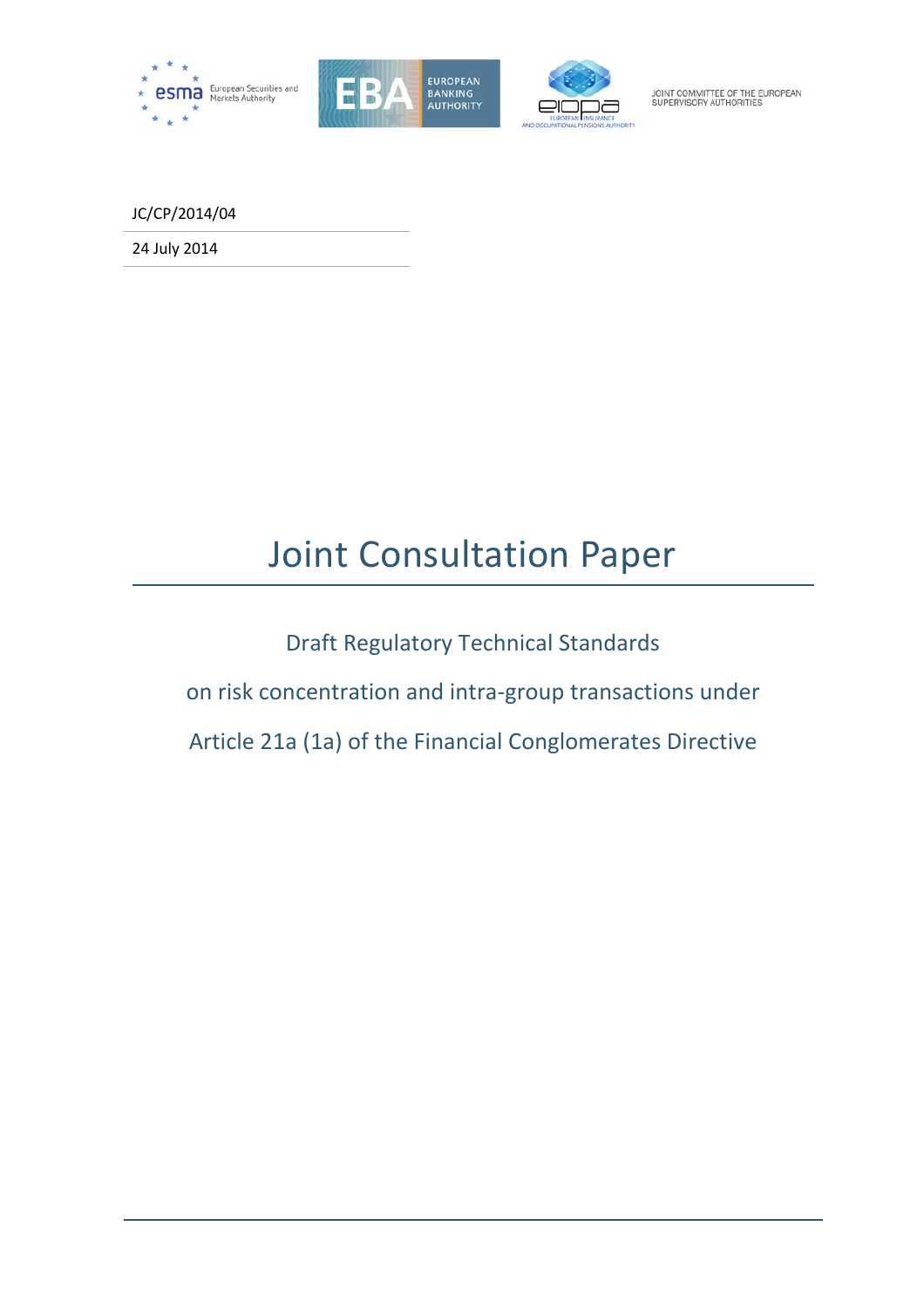





# **Contents**

|    | 1. Responding to this consultation                                                                                           | 3  |
|----|------------------------------------------------------------------------------------------------------------------------------|----|
|    | 2. Executive summary                                                                                                         | 4  |
|    | 3. Background and rationale                                                                                                  | 5  |
|    | 4. Draft Regulatory Technical Standards on risk concentration and intra-group transactions<br>within financial conglomerates | 6  |
|    | Article 1 - Subject matter                                                                                                   | 8  |
|    | Article 2 - Significant risk concentration                                                                                   | 8  |
|    | Article 3 - Significnant intra-group transactions                                                                            | 10 |
|    | Article 4 - Supervisory measures                                                                                             | 12 |
|    | Article 5 - Final provisions and implementation                                                                              | 13 |
| 5. | Draft cost-benefit analysis / impact assessment                                                                              | 14 |
|    | 5.1 - Introduction                                                                                                           | 14 |
|    | 5.2 - Problem Definition                                                                                                     | 15 |
|    | 5.3 - Objective pursued                                                                                                      | 17 |
|    | 5.4 - Policy Options                                                                                                         | 18 |
|    | 5.5 - Analysis of impacts                                                                                                    | 23 |
|    | 6. Overview of questions for consultation                                                                                    | 31 |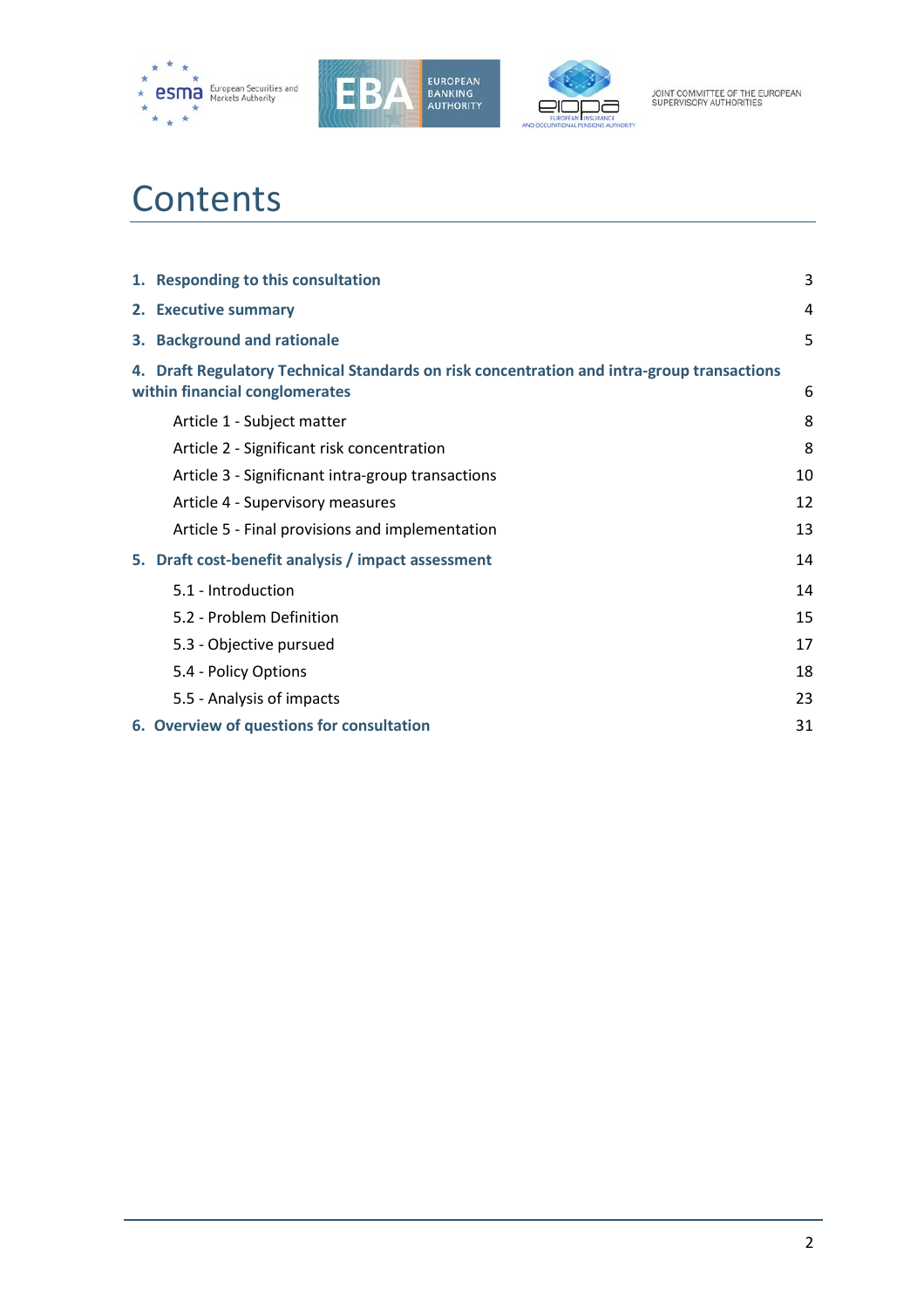





# 1. Responding to this Consultation

The EBA, EIOPA and ESMA (hereafter 'the ESAs') invite comments on the proposal put forward in this consultation and in particular on the specific questions listed in 5.2.

Comments are most helpful if they:

- respond to the question stated;
- **Example 3** indicate the specific point to which a comment relates;
- contain a clear rationale;
- provide evidence to support the views expressed/ rationale proposed; and
- describe any alternative regulatory choices the ESAs should consider.

#### **Submission of responses**

To submit your comments, please refer to the consultation pages on the ESAs' websites. Please submit your comments by 24 October 2014. Please note that comments submitted after this deadline, or submitted via other means may not be processed.

#### **Publication of responses**

Please clearly indicate in the consultation form if you wish your comments to be disclosed or to be treated as confidential. A confidential response may be requested from us in accordance with the ESAs' rules on public access to documents. We may consult you if we receive such a request.

A standard confidentiality statement in an email message will not be treated as a request for nondisclosure. Please note that the ESAs are subject to Regulation (EC) No 1049/2001 regarding public access to documents.

Contributions will be made available at the end of the public consultation period. Any decision we make not to disclose the response is reviewable by the ESAs' Board of Appeal and the European Ombudsman.

# **Data protection**

The protection of individuals with regard to the processing of personal data by the ESAS is based on Regulation (EC) N° 45/2001 of the European Parliament and of the Council of 18 December 2000 as implemented by the ESAS in their implementing rules adopted by their Management Board. Further information on data protection can be found under the Legal notice sections of the ESAs websites.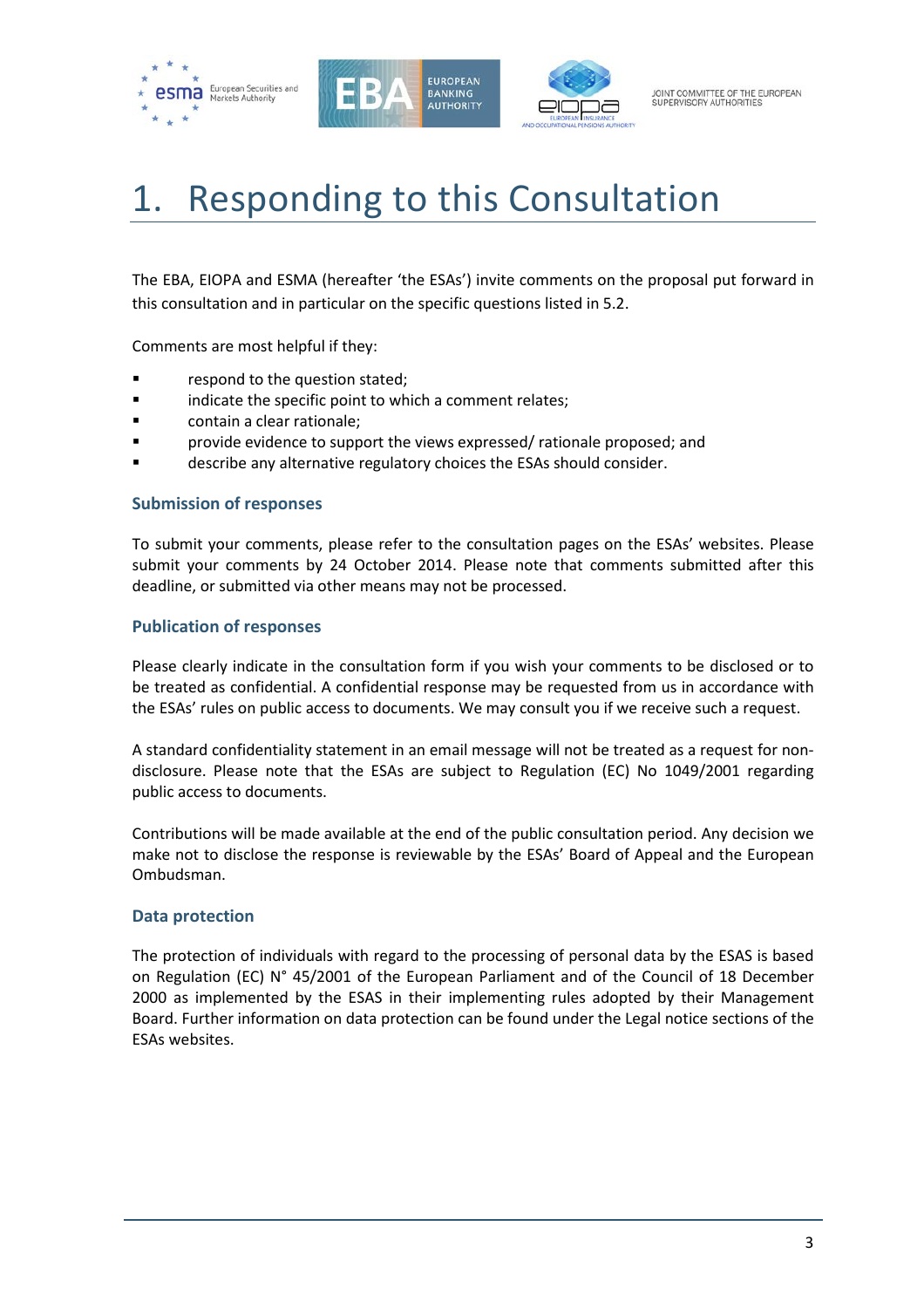





# 2. Executive summary

- 1. In accordance with Article 21a(1a) of Directive 2002/87/EC (the 'Financial Conglomerates Directive', 'FICOD') and the procedure set out in Article 56 of Regulation (EU) No 1093/2010, Regulation (EU) No 1094/2010 and Regulation (EU) No 1095/2010 (together the 'European Supervisory Authority (ESA) Regulations'), the ESAs shall, through the Joint Committee, develop draft regulatory technical standards to establish a more precise formulation of the definitions set out in Article 2 and to coordinate the provisions adopted pursuant to Articles 7 and 8 and Annex II of the FICOD.
- 2. The draft Regulatory Technical Standards (RTS) aim to ensure a consistent application of Articles 2, 7 and 8 and Annex II of the FICOD. The draft RTS provide clarification about which risk concentration and intra-group transactions at the level of the financial conglomerate should be considered "significant", given that Articles 7 (2) and 8 (2) of the Directive require that significant risk concentration and intra-group transactions be reported to the coordinators.
- 3. The draft RTS also provide for coordination of factors which coordinators and other relevant competent authorities should take into account when identifying types of significant risk concentration, defining appropriate thresholds for the reporting of risk concentration and intra-group transactions, when setting periods for reporting and overviewing significant risk concentration and intra-group transactions as part of the supplementary supervision on the basis of the FICOD.
- 4. In order to ensure a consistent application of the FICOD's rules on risk concentration and intra-group transactions, the draft RTS provide that coordinators and the other relevant competent authorities should require regulated entities or mixed financial holding companies to report certain minimum information. The coordinator and the other relevant competent authorities should agree on the form and content of the significant intra-group transactions report, including language, frequency, addressees, remittance dates and channels of communication.
- 5. Within the powers assigned by Union and national law, and without prejudice to other supervisory powers available, the draft RTS aim to provide a set of supervisory measures which should be taken into account by supervisors in their supplementary supervision according to the FICOD in order to foster a more harmonised approach with respect to supervisory measures.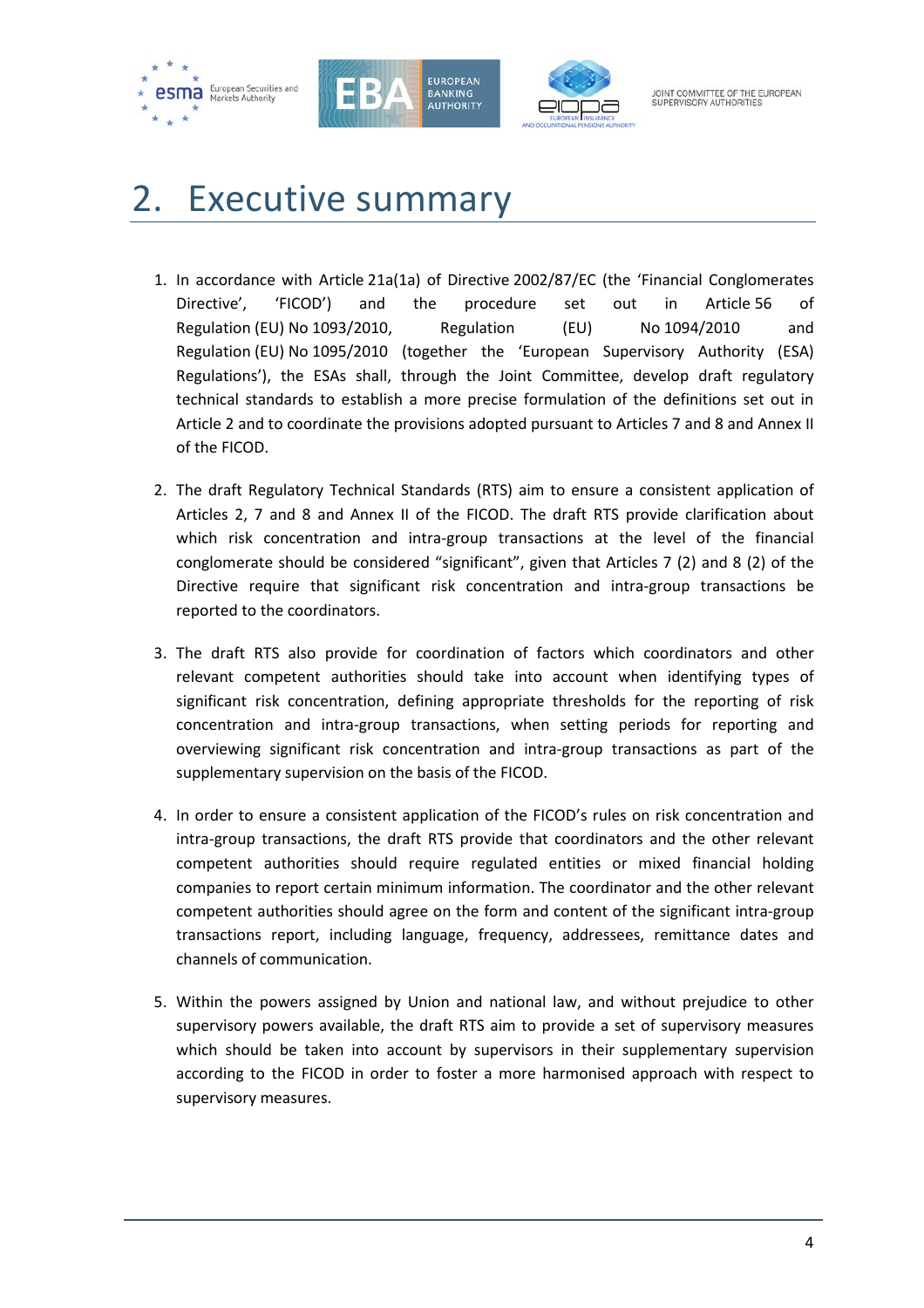





JOINT COMMITTEE OF THE EUROPEAN<br>SUPERVISORY AUTHORITIES

# 3. Background and rationale

- 6. Financial conglomerates are subject to supplementary supervision in addition to that of sectoral supervision of the banking and insurance entities in the group. Supplementary supervision is designed to address two main concerns: (1) avoiding the double gearing or multiple use of capital, whilst ensuring it is appropriately allocated in the group according to sectoral rules; and (2) monitoring group risks, which are those risks arising from the group structure of a financial conglomerate, i.e. risks of contagion, structure complexity, risk of concentration, and conflicts of interest.
- 7. The FICOD was the first cross-sectoral legislative act in the field of prudential supervision. Cooperation between supervisors of different sectors was limited at that time and international cooperation in general was still in a developing stage. Since the enactment of the FICOD, cooperation in banking and insurance colleges has significantly intensified. Cross-sectoral college practices have evolved.
- 8. Different types of groups are captured under the scope of the FICOD regime. Conglomerate risks are therefore not the same for all groups.
- 9. Since the enactment of the FICOD, supplementary conglomerate supervision has evolved towards a more risk-based supervision, as evidenced by the changes implemented through Directive 2011/89/EU (hereinafter: "FICOD I"). The aim was to come to a better identification of groups that should be covered by the FICOD regime, also allowing for waivers with regard to both criteria.
- 10.Since the enactment of the FICOD, sectoral legislation both on the insurance and on the banking side has developed significantly, with a level of detail that is in sharp contrast to the provisions of the FICOD.
- 11.While Member States have implemented the FICOD and apply financial conglomerate supervision, the wide discretion given to Member States in the FICOD hampers supervisory consistency.
- 12.These RTS strive to enhance supervisory consistency with regard to risk concentration and intra-group transactions at the level of the financial conglomerate.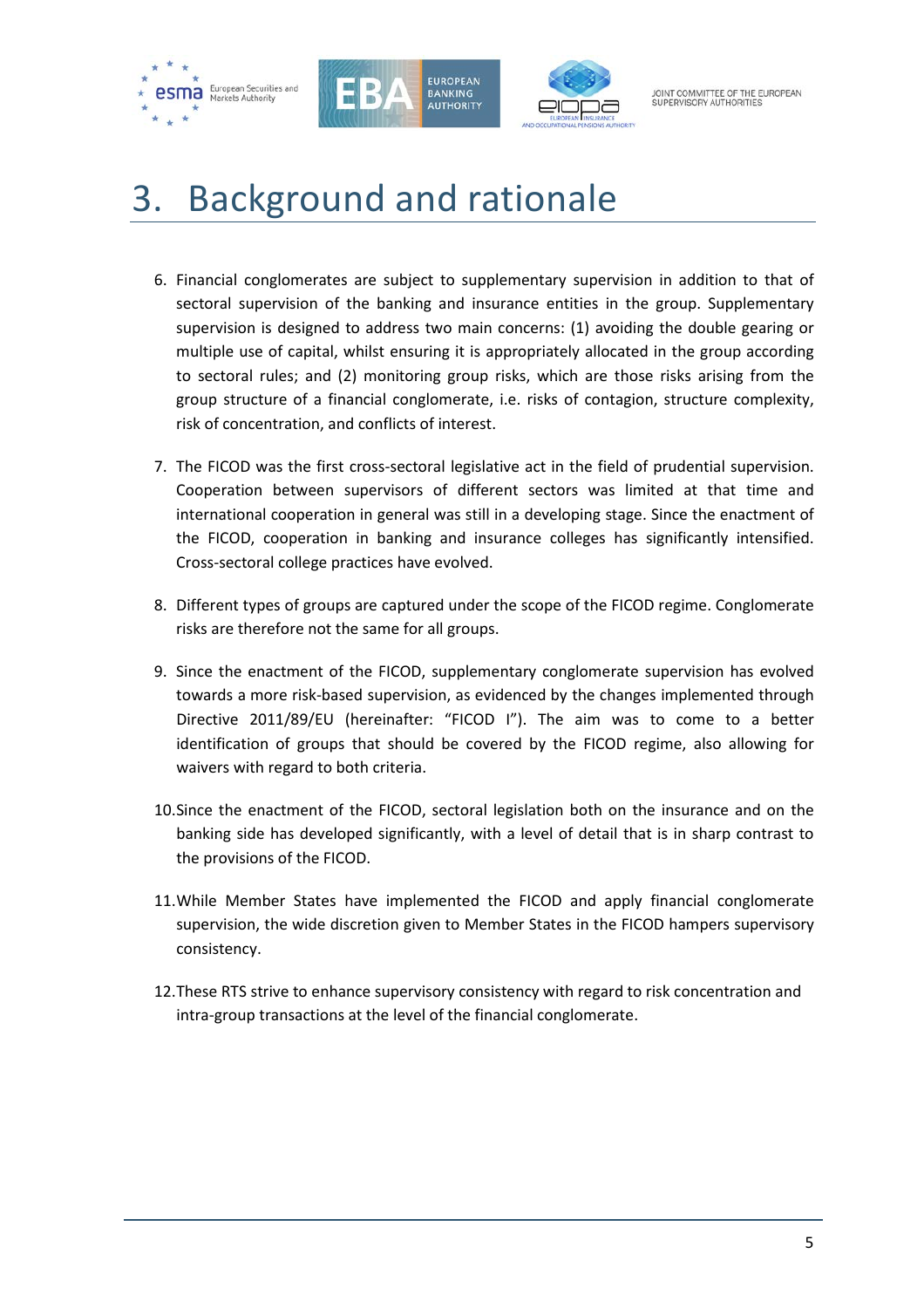

 $\overline{a}$ 





# 4. Draft Regulatory Technical Standards on risk concentration and intra-group transactions within financial conglomerates

- 13.These draft regulatory technical standards pursuant to Article 10 of Regulation (EU) No 1093/2010, Regulation (EU) No 1094/2010 and Regulation (EU) No 1095/2010 (together the 'European Supervisory Authority (ESA) Regulations')<sup>[1](#page-5-0)</sup> set out the ESAs' view of how to ensure consistent application of the Articles prescribed by Article 21a (1a) of Directive 2002/87/EC of the European Parliament and of the Council.
- 14.Pursuant to the procedure set out in Articles 10 through 14 of the ESA Regulations, the draft technical standards still need to be adopted by the European Commission by means of regulation or decision before they will be published in the Official Journal of the European Union and enter into force on the date stated therein (Article 10 (4) ESA Regulations).

<span id="page-5-0"></span> $1$  Regulation (EU) No 1093/2010 of the European Parliament and of the Council of 24 November 2010 establishing a European Supervisory Authority (European Banking Authority), amending Decision No 716/2009/EC and repealing Commission Decision 2009/78/EC; Regulation (EU) No 1094/2010 of the European Parliament and of the Council of 24 November 2010 establishing a European Supervisory Authority (European Insurance and Occupational Pensions Authority), amending Decision No 716/2009/EC and repealing Commission Decision 2009/79/EC; and Regulation (EU) No 1095/2010 of the European Parliament and of the Council of 24 November 2010 establishing a European Supervisory Authority (European Securities and Markets Authority), amending Decision No 716/2009/EC and repealing Commission Decision 2009/77/EC.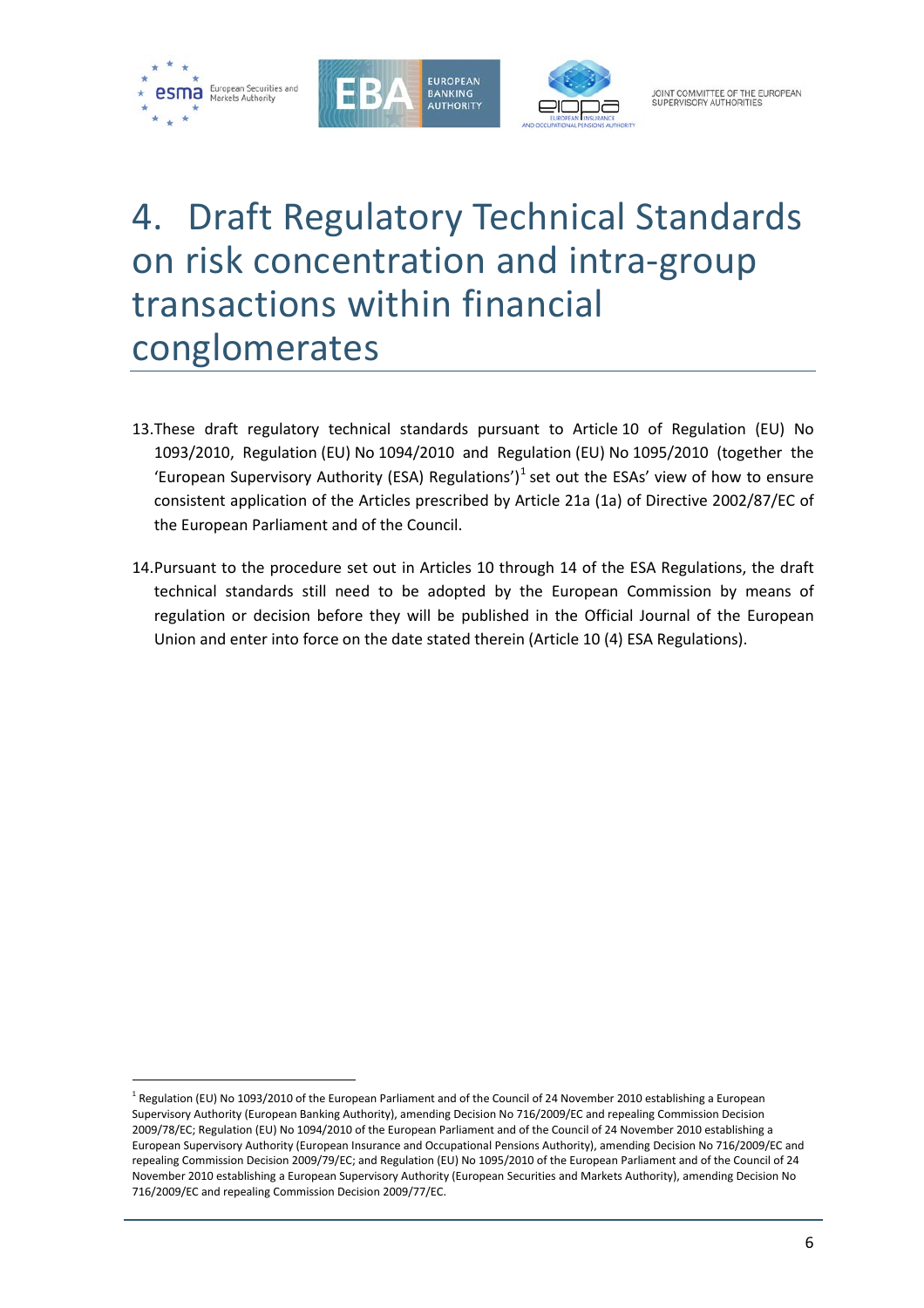





# **COMMISSION DELEGATED REGULATION (EU) No …/..[2](#page-6-0)**

**of XXX**

**[…]**

**supplementing Directive 2002/87/EC of the European Parliament and of the Council with regard to regulatory technical standards to establish a more precise formulation of the definitions and to coordinate the provisions with respect to the supplementary supervision of risk concentration and intra-group transactions**

THE EUROPEAN COMMISSION,

Having regard to the Treaty on the Functioning of the European Union,

Having regard to Directive 2002/87/EC of the European Parliament and of the Council of 16 December 2002 on the supplementary supervision of credit institutions, insurance undertakings and investment firms in a financial conglomerate and amending Council Directives 73/239/EEC, 79/267/EEC, 92/49/EEC, 92/96/EEC, 93/6/EEC and 93/22/EEC, and Directives 98/78/EC and 2000/12/EC of the European Parliament and of the Council<sup>[3](#page-6-1)</sup>, and in particular Article 21a (1a) thereof.

Whereas:

- (1) Coordinators are empowered to overview significant risk concentration and significant intra-group transactions and to identify the types of risks and transactions, which regulated entities in a financial conglomerate shall report. They are also empowered to define thresholds. In order to coordinate these provisions, this Regulation lays down a methodology to assist coordinators and other relevant competent authorities in their decision making.
- (2) Competent authorities are expected to take into account the particular situation of each specific financial conglomerate and the existing sector-specific requirements on risk concentration and intra-group transactions.
- (3) Regulated entities and mixed financial holding companies should report significant risk concentration and significant intra-group transactions in a coordinated manner. This will help coordinators and other relevant competent athorities to identify relevant issues and exchange information more efficiently. In order to achieve enhanced consistency in the reports on significant risk concentration and intra-group transactions, regulated entities

 $\overline{a}$ 

<span id="page-6-0"></span> $2$  The entire text of the RTS is still subject to in-depth legal review by the ESAs, which can require changes in wording and substance.

<span id="page-6-1"></span> $3$  OJ L 35, 11.2.2003, p.1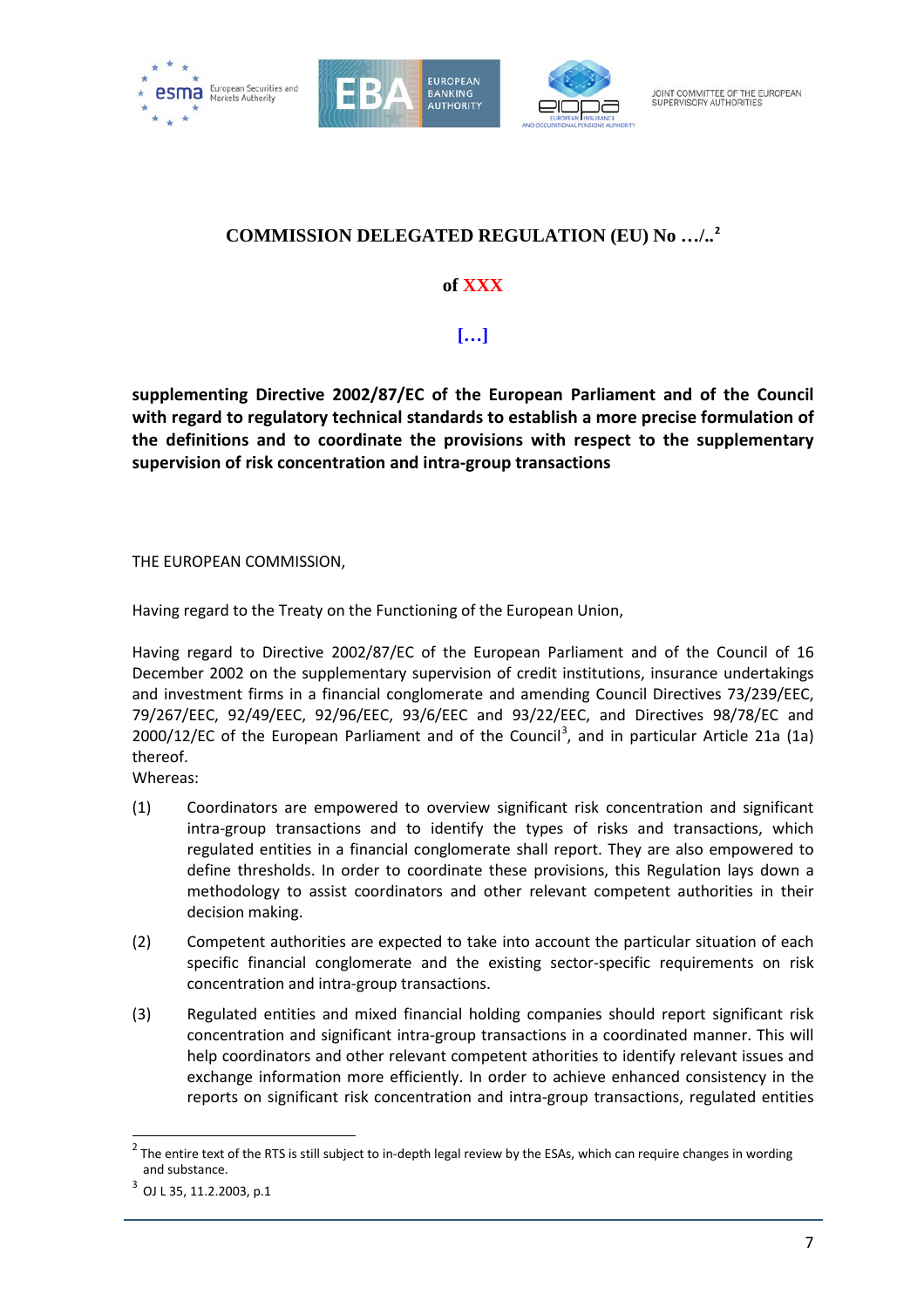





and mixed financial holding companies should report at least certain standardised minimum information to the coordinators.

- (4) Supervisory measures with respect to supplementary supervision of risk concentration and intra-group transactions vary across the EU. While acknowledging existing EU and national legal frameworks, in order to foster a level playing field and to facilitate coordinated supervisory practices across the EU, competent authorities should at least take into account certain supervisory measures with respect to the supplementary supervision of risk concentration and intra-group transactions.
- (5) This Regulation is based on the draft regulatory technical standards submitted by the European Supervisory Authorities (European Banking Authority, European Insurance and Occupational Pensions Authority, European Securities and Markets Authority) to the Commission.
- (6) The European Supervisory Authorities have conducted open public consultations on the draft regulatory technical standards on which this Regulation is based, analysed the potential related costs and benefits and requested the opinion of the Banking Stakeholder Group, the Insurance and Reinsurance Stakeholder Group and the Securities and Markets Stakeholder Group established in accordance with Article 37 of Regulation (EU) No 1093/2010, Regulation (EU) No 1094/2010 and Regulation (EU) No 1095/2010 respectively.

#### HAS ADOPTED THIS REGULATION:

#### *Article 1- Subject matter*

This Regulation lays down rules regarding:

(a) a more precise formulation of the definitions of intra-group transactions and risk concentration as referred to in Article 2 (18) and (19) of Directive 2002/87/EC; (b) a coordination of the provisions adopted pursuant to Articles 7 and 8 and Annex II of Directive 2002/87/EC on:

- (i) the information to be provided by regulated entities or mixed financial holding companies to the coordinator and other relevant competent authorities for the purpose of overviewing risk concentration and intra-group transaction;
- (ii) the methodology to be applied by these competent authorities to identify types of significant risk concentration and intra-group transactions;
- (iii) the supervisory measures to be applied by competent authorities as referred to in Articles 7 (3) and 8(3) of Directive 2002/87/EC.

#### *Article 2 - Significant risk concentration*

1. Significant risk concentration shall be deemed to arise from risk exposures towards counterparties which are not part of the financial conglomerate. They may arise from direct and indirect exposures, on-balance and off-balance sheet items, regulated and unregulated entities,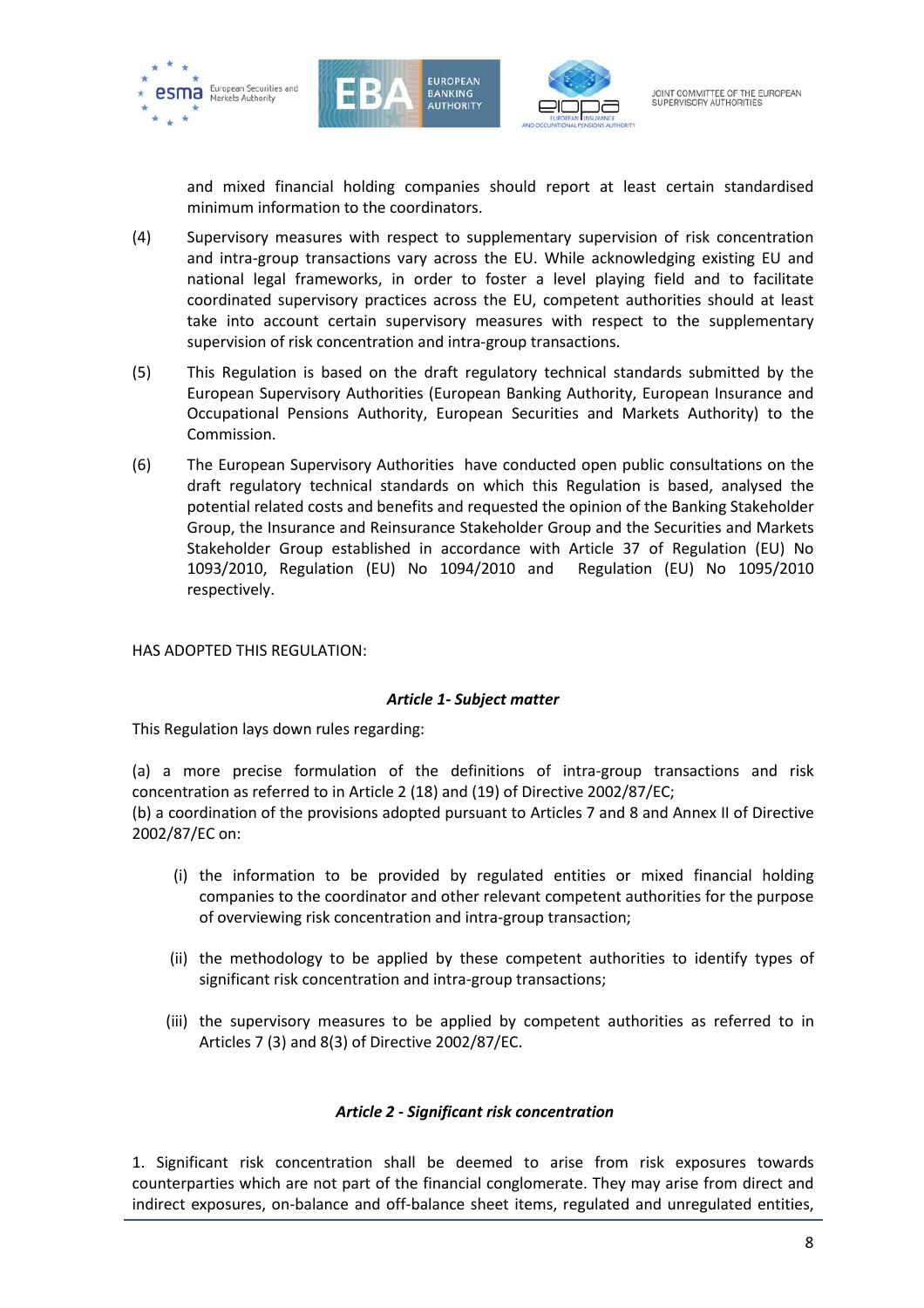





the same or different financial sectors in a financial conglomerate, and from a combination or interaction of such exposures, including, without limitation, from liquidity risk and currency risk.

Counterparty risk or credit risk shall be deemed to include, in particular, risks related to groups of interconnected counterparties, including, without limitation, an accumulation of exposures towards counterparties in the same corporate or economic groups, the same geographical areas or industry sectors.

2. When identifying types of significant risk concentration, defining appropriate thresholds, periods for reporting and overviewing significant risk concentration, the coordinator and the other relevant competent authorities shall, in particular, take the following into account:

- (a) the solvency and liquidity position at the level of the financial conglomerate and of the individual entities within the financial conglomerate;
- (b) the size, complexity and specific structure of the financial conglomerate including the existence of special purpose vehicles, ancillary entities, third countries entities;
- (c) the specific risk management structure of the financial conglomerate and the features of the system of governance;
- (d) the diversification of the financial conglomerate´s exposures and of its investment portfolio;
- (e) the diversification of the financial conglomerate´s financial activities with respect to geographical areas and lines of business;
- (f) the relationship, correlation and interaction between risk factors across the entities in the financial conglomerate, i.e. inter-risk concentration;
- (g) the possibility of contagion effects within the financial conglomerate;
- (h) the possibility of a circumvention of sectoral rules;
- (i) the possibility of conflicts of interest;
- (j) the level or volume of risks;
- (k) a possible accumulation and interaction of exposures incurred by entities belonging to different financial sectors of the financial conglomerate, if not already reported at a sectoral level;
- (l) exposures within a financial sector of the financial conglomerate, which are not reported under the provisions of the sectoral rules.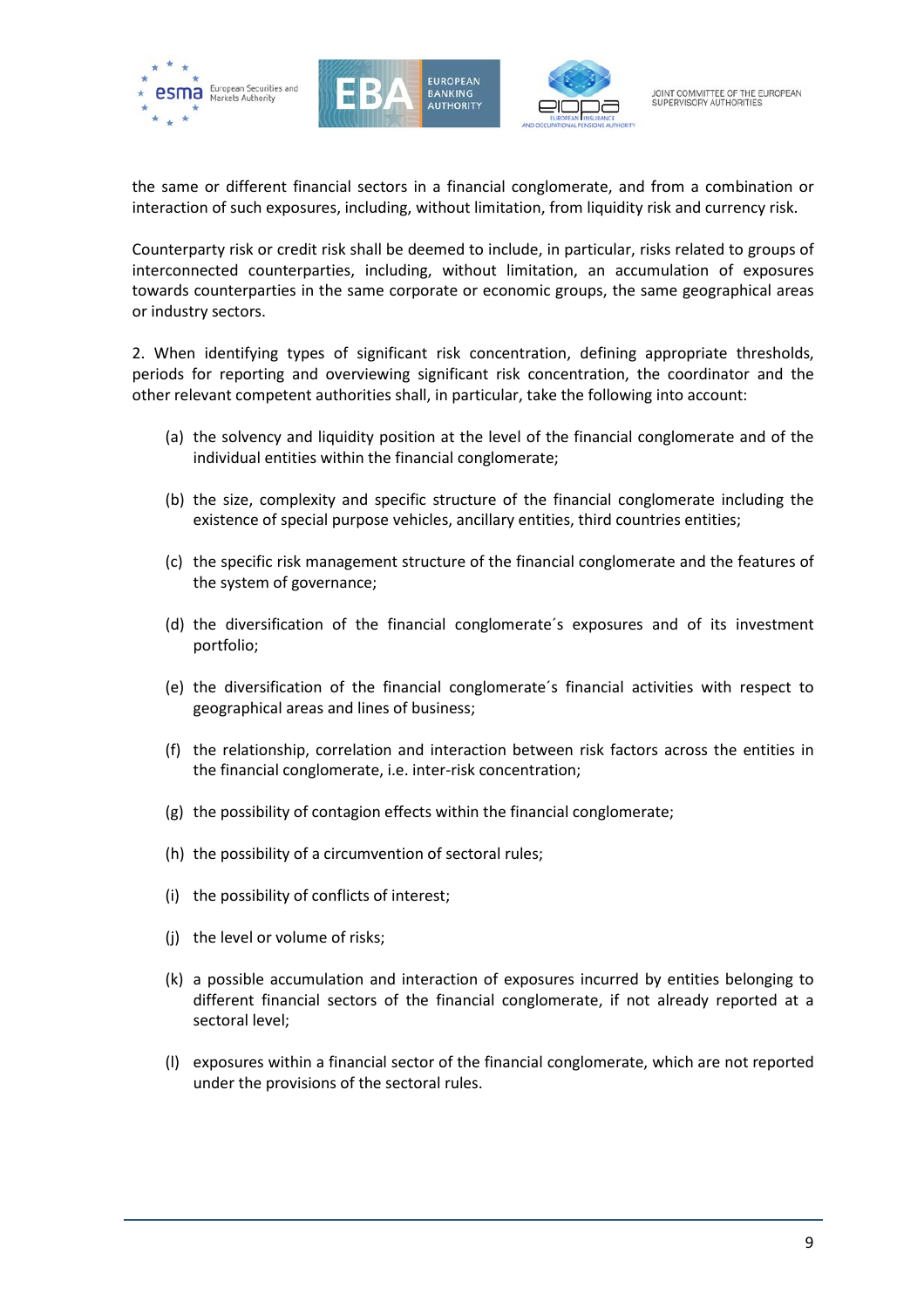





3. The coordinator and the other relevant competent authorities shall agree on the form and content of the significant risk concentration report, including language, frequency, addressees, remittance dates and channels of communication.

4. Within the powers assigned by Union and national law, the coordinator and the other relevant competent authorities shall, in particular, require regulated entities or mixed financial holding companies to report on the following information:

- (a) a description of the significant risk concentration according to the types of risks mentioned in paragraph 1;
- (b) the break-down of the significant risk concentration by counterparties and group of interconnected counterparties, geographical areas, economic sectors, currencies, identifying the names, company register numbers or other identification numbers of the relevant group companies of the financial conglomerate and their respective counterparties, including legal entity identifier (LEI), where applicable;
- (c) the total amount of each significant risk concentration at the end of a specific reporting period valued according to the applicable sectoral rules;
- (d) if applicable, the amount of significant risk concentration taking risk mitigation techniques and risk weighting factors into account;
- (e) how conflicts of interests and risks of contagion at the level of the financial conglomerate regarding significant risk concentration are managed, taking into consideration the financial conglomerate´s strategy to combine activities in the banking, insurance and investment services sectors, or a sectoral own risks self-assessment amended with consideration on the management of conflicts of interests and risks of contagion regarding significant risk concentration.

# *Article 3 – Significant intra-group transactions*

1. Significant intra-group transactions may include the following transactions within a financial conglomerate:

- (a) investments and intercompany balances including real estate, bonds, equity, loans, hybrid and subordinated instruments, collateralised debt, arrangements to centralise the management of assets or cash or to share costs, pension arrangements, provision of management, back office or other services, dividends, interest payments and other receivables;
- (b) guarantees, commitments, letters of credit and other off-balance sheet transactions;
- (c) derivatives transactions;
- (c) purchase, sale or lease of assets and liabilities;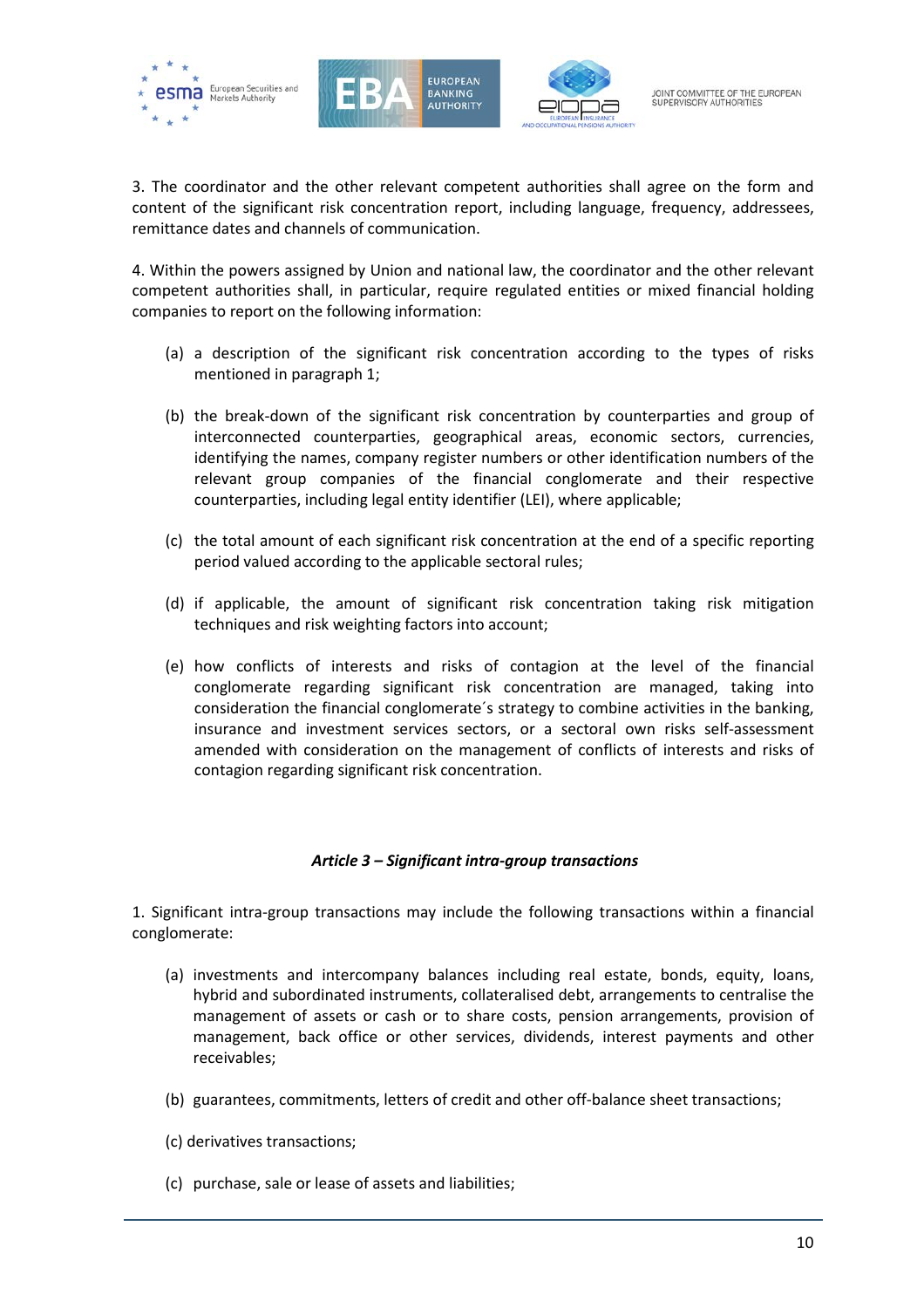





- (d) intra-group fees related to distribution contracts;
- (e) transactions to shift risk exposures between entities within the financial conglomerate, including transactions with special purpose vehicles or ancillary entities;
- (f) insurance, reinsurance and retrocession operations;
- (g) transactions that consist of several connected transactions where assets or liabilities are transferred to entities outside of the financial conglomerate, but ultimately risk exposure is brought back within the financial conglomerate.

2. When identifying types of significant intra-group transactions, defining appropriate thresholds, periods for reporting and overviewing significant intra-group transactions, the coordinator and the other relevant competent authorities shall, in particular, take the following into account:

- (a) the specific structure of the financial conglomerate, the complexity of the intra-group transactions, the specific geographical location of the counterparty and whether or not the counterparty is a regulated entity;
- (b) the possibility of contagion effects within the financial conglomerate;
- (c) the possibility of a circumvention of sectoral rules;
- (d) the possibility of conflicts of interests;
- (e) the solvency and liquidity position of the counterparty;
- (f) transactions among entities belonging to different sectors of a financial conglomerate, if not already reported at sectoral level;
- (g) transactions within a financial sector, which are not already reported under the provisions of the sectoral rules.

3. The coordinator and the other relevant competent authorities shall agree on the form and content of the significant intra-group transactions report, including language, frequency, addressees, remittance dates and channels of communication.

4. Within the powers assigned by Union and national law, the coordinator and the other relevant competent authorities shall, in particular, require regulated entities or mixed financial holding companies to report on the following information:

- (a) dates and amounts of the significant transactions, names and company register numbers or other identification numbers of the relevant group entities and counterparties, including legal entity identifier (LEI), where applicable;
- (b) a brief description of the significant intra-group transactions according to the types of transactions listed in paragraph 1;
- (c) the total volume of all significant intra-group transactions of a specific financial conglomerate within a given reporting period;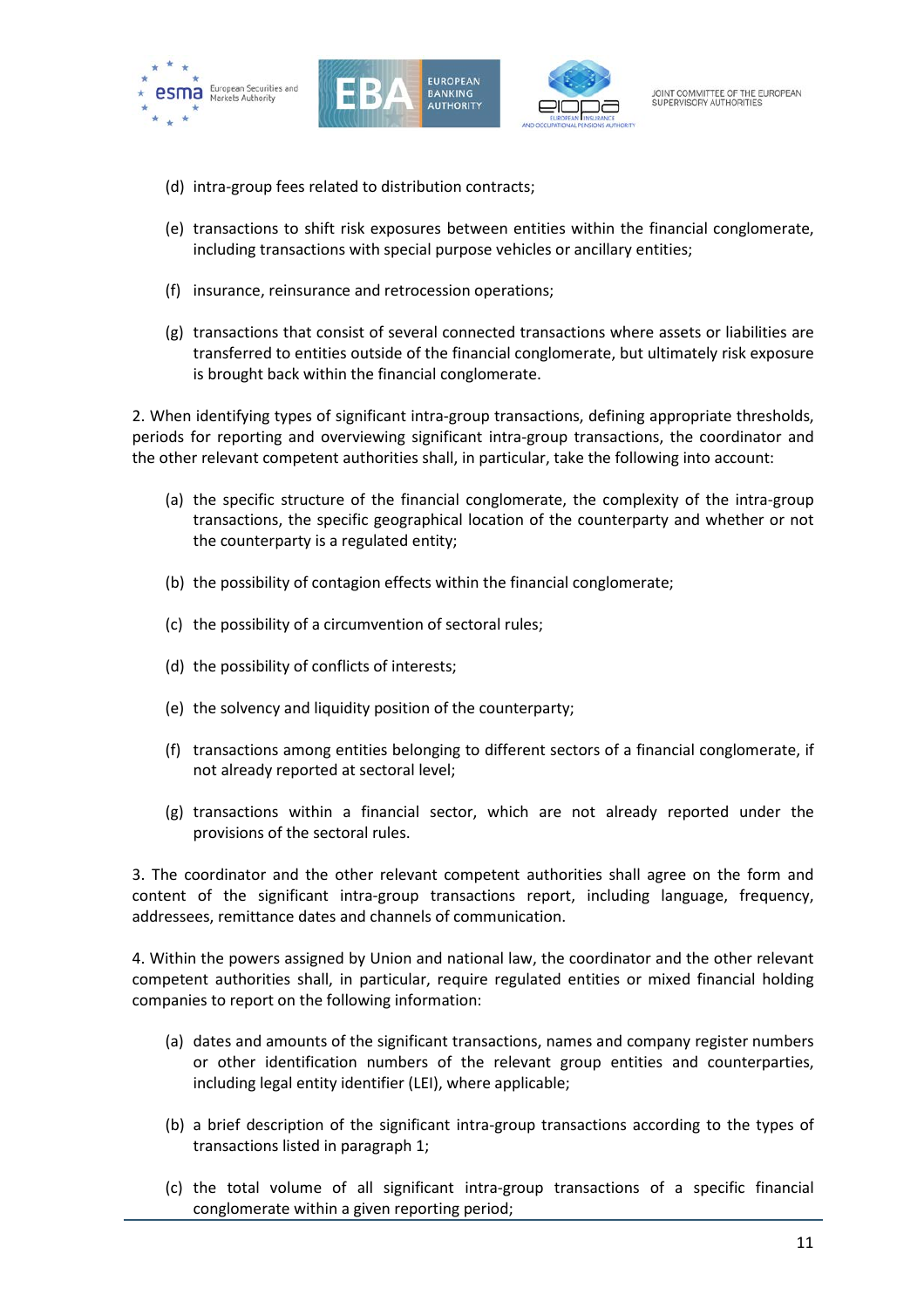





(d) how conflicts of interests and risks of contagion at the level of the financial conglomerate regarding significant intra-group transactions are managed, taking into consideration the financial conglomerate´s strategy to combine activities in the banking, insurance and investment services sectors, or a sectoral own risks self-assessment amended with consideration on the management of conflicts of interests and risks of contagion regarding significant intra-group transactions.

5. Different transactions linked to each other in terms of time, function and planning shall be considered as one single transaction.

# *Article 4 – Supervisory measures*

Within the powers assigned by Union and national law, and without prejudice to other supervisory powers available, competent authorities shall, in particular, take into account the following supervisory measures:

- (a) to require that certain intra-group transactions of the financial conglomerate shall be performed at arm's length or that intra-group transactions, which are not performed at arm´s length, shall be notified;
- (b) to require that certain intra-group transactions of the financial conglomerate shall be approved through specified internal procedures with the involvement of the board of directors, independent directors or external experts of the financial conglomerate;
- (c) to require regulated entities or mixed financial holding companies to report more frequently than annually on risk concentration and intra-group transactions;
- (d) to define appropriate thresholds in order to identify and overview significant risk concentration and significant intra-group transactions;
- (e) to require additional reporting on risk concentration and intra-group transactions of the financial conglomerate;
- (f) to require a strengthening of the risk management processes and internal control mechanisms of the financial conglomerate;
- (g) to require regulated entities or mixed financial holding companies to present or improve a plan to restore compliance with supervisory requirements and set a deadline for its implementation.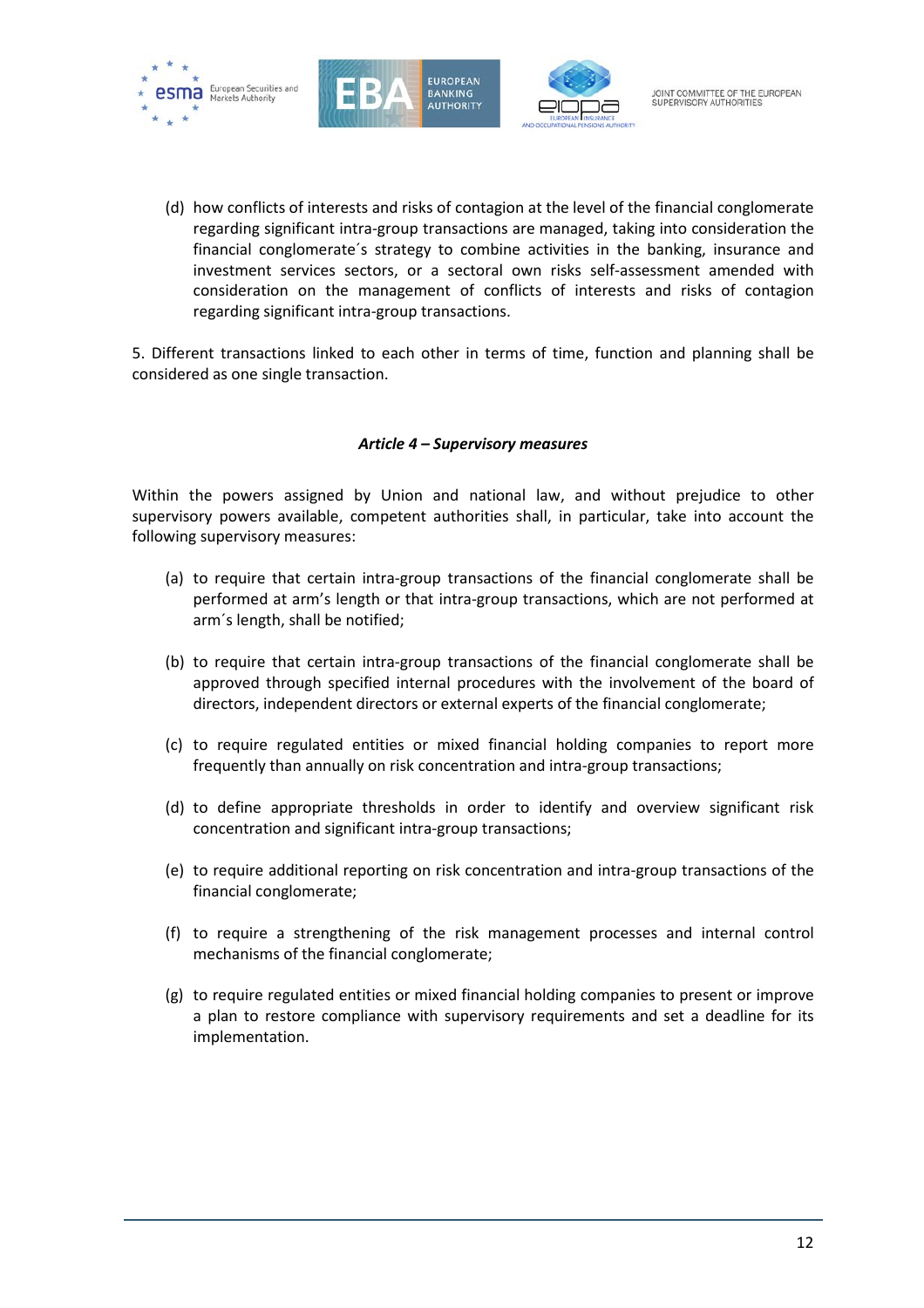





# *Article 5*

This Regulation shall enter into force on the twentieth day following that of its publication in the *Official Journal of the European Union*.

This Regulation shall be binding in its entirety and directly applicable in all Member States.

Done at Brussels,

*For the Commission The President*

*[For the Commission On behalf of the President*

*[Position]*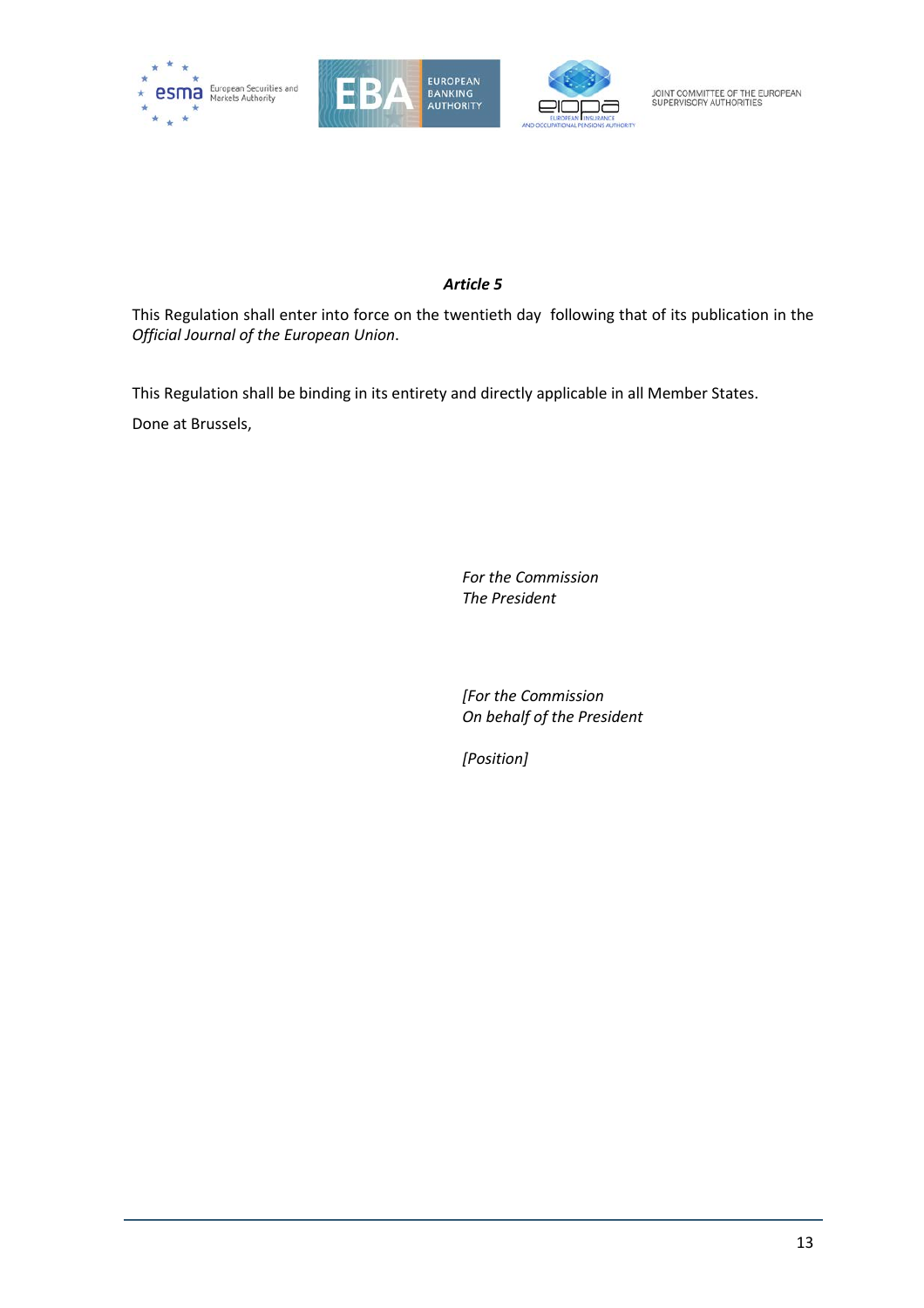





# 5. Draft cost-benefit analysis / impact assessment

# **5.1 Introduction**

According to article 10 of the ESAs Regulations the ESAs conduct an analysis of costs and benefits in the policy development process. The analysis of costs and benefits is undertaken according to an Impact Assessment methodology.

This section evaluates the impact of the draft regulatory technical standards developed by the Joint Committee of the ESAs in accordance with Article 21a (1a) FICOD, which aims to ensure consistent application of Articles 2, 7 and 8 and Annex II FICOD.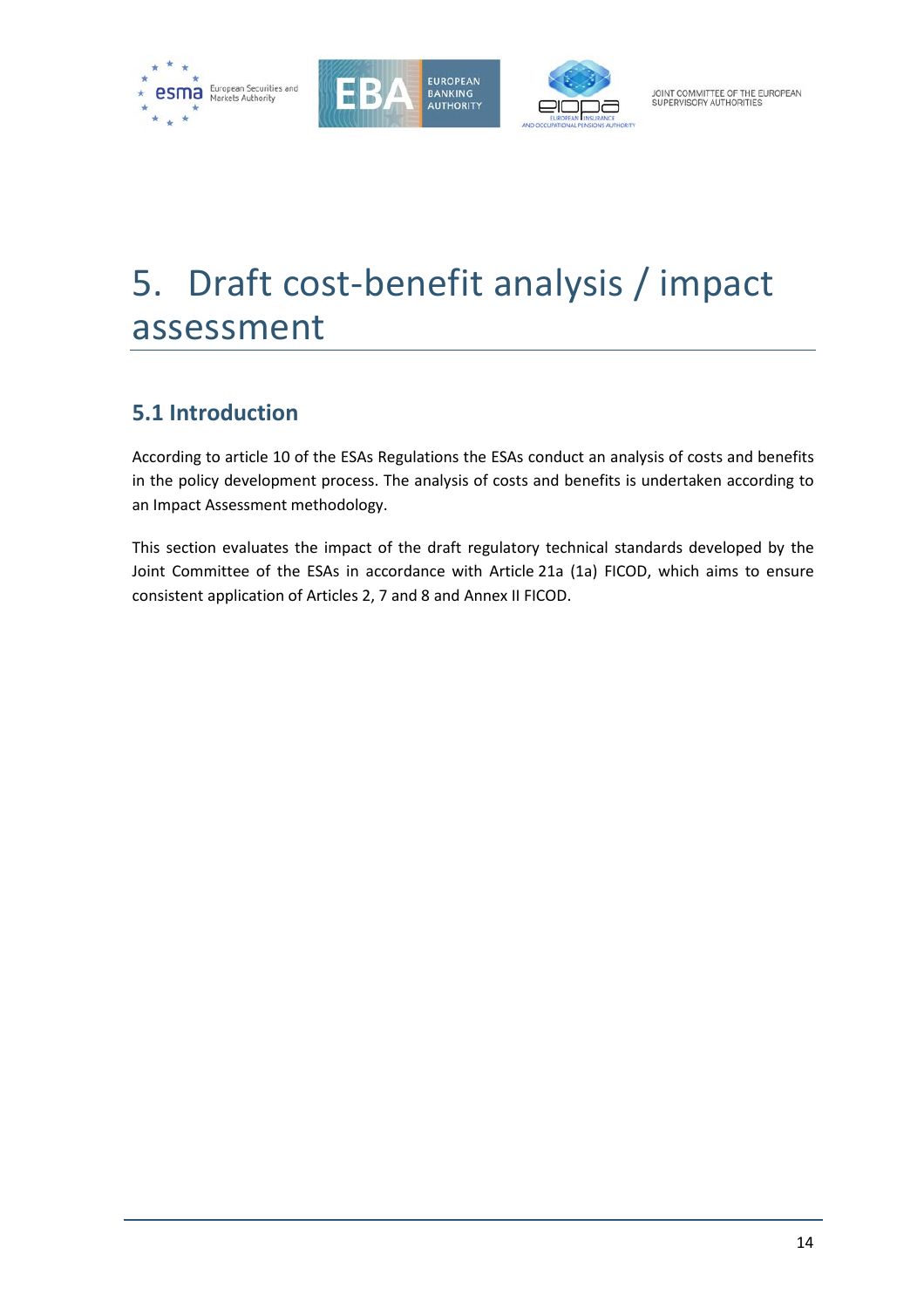





# **5.2 Problem definition**

The Directive 2002/87/EC of the European Parliament and of the Council of 16 December 2002 on the supplementary supervision of credit institutions, insurance undertakings and investment firms in a financial conglomerate and amending Council Directives 73/239/EEC, 79/267/EEC, 92/49/EEC, 92/96/EEC, 93/6/EEC and 93/22/EEC (hereinafter: "FICOD") was published in the Official Journal of the European Union on 11 February 2003 and had to be implemented by 11 August 2004. The FICOD was the first cross-sectoral legislative act in the field of prudential supervision. It is a minimum harmonisation instrument. Cooperation between supervisors of different sectors was limited at that time and international cooperation in general was still in a developing stage. Since the enactment of FICOD, the banking and insurance college cooperation has intensified and crosssectoral college practices have evolved.

After 10 years of experience with the supplementary supervision of financial conglomerates, different types of groups are covered under the FICOD regime due to the relatively broad numerical identification criteria that are used to define "financial conglomerate" (10% threshold and 6 billion euro threshold). The typical conglomerate risks are not for all of these groups relevant to the same extent. Supplementary conglomerate supervision has therefore evolved to a risk-based supervision, as evidenced by the changes implemented through Directive 2011/89/EU (hereinafter: "FICOD I") to come to a better identification of the groups that should be covered by the FICOD regime, allowing for waivers with regard to both types of threshold.

Since the original FICOD, sectoral legislation both at the insurance side and the banking side has developed significantly, with a level of detail that is in sharp contrast to the provisions of the FICOD.

These are the main reasons why the FICOD has been a rather succinct instrument, with different broadly formulated provisions. In the FICOD, the risk-based paradigm is mainly expressed through the broad flexibility, which is given to coordinators and relevant competent authorities. While all Member States have implemented FICOD and apply financial conglomerate supervision, the supervisory means through which this been done differ substantially. Different type of regimes exist throughout Member States ranging from an independent conglomerate regime to a regime based on the sectoral rules for the most important sector in the conglomerate (bank-led vs. insurance-led financial conglomerates).

While there were and still are good reasons for open, flexible provisions, this brings along the problem of divergent implementation and application of the provisions. An insufficient or uneven coverage of typical conglomerate risks may be the consequence. This gave rise to the mandate for this RTS.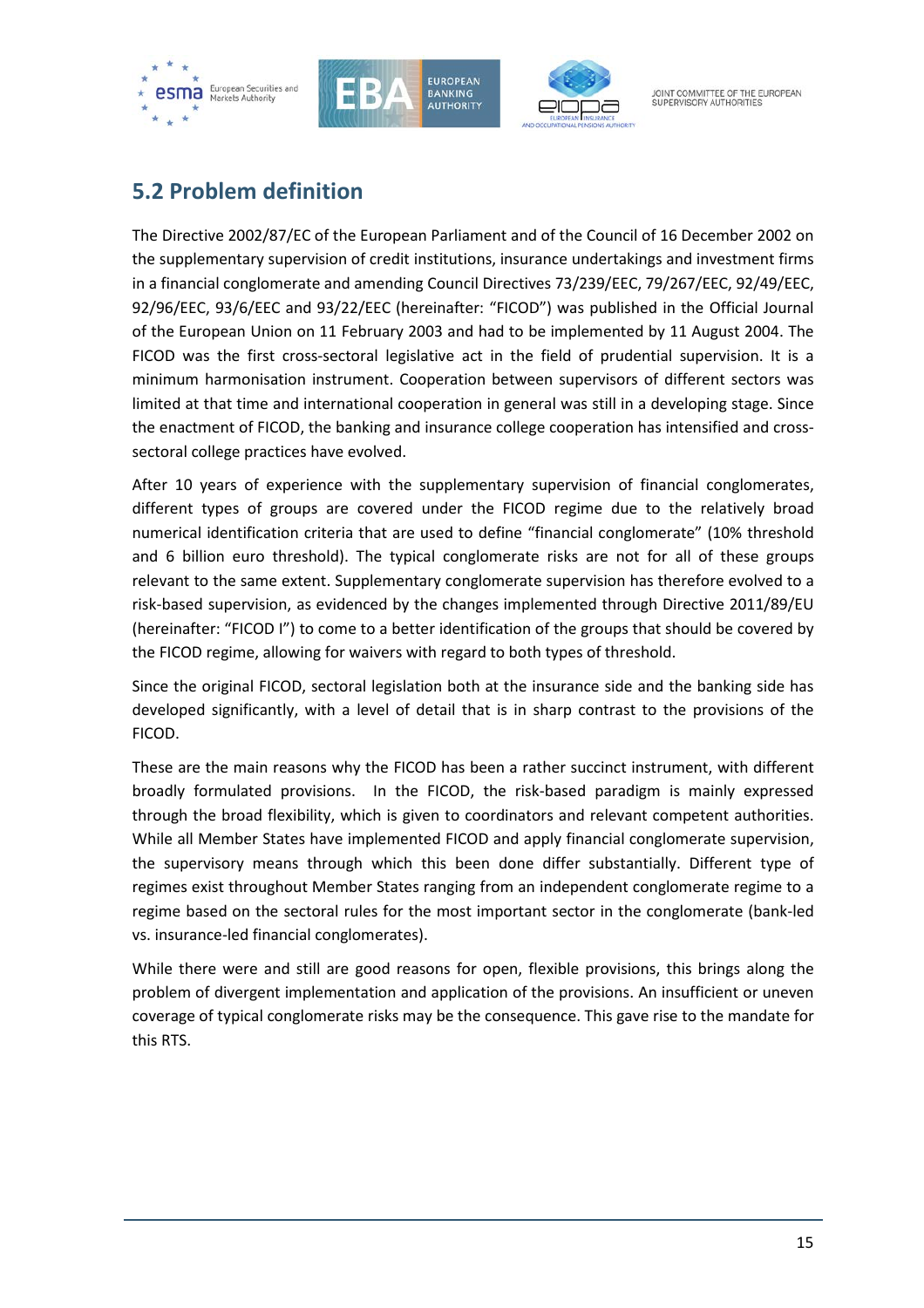

#### **Baseline**

For the analysis of the potential related costs and benefits of the proposed Regulatory Technical Standards to ensure consistent application of Articles 2, 7, 8 and Annex II of Directive 2002/87/EC on the supplementary supervision of risk concentration and intra-group transactions, the ESAs have applied a baseline scenario defined as the prudential regulatory and supervisory situation for financial conglomerates and their supervisors and other involved stakeholders assuming that Articles 2, 7, 8, and Annex II of Directive 2002/87/EC and their implementing national legislation would exist without any further coordination through the draft RTS.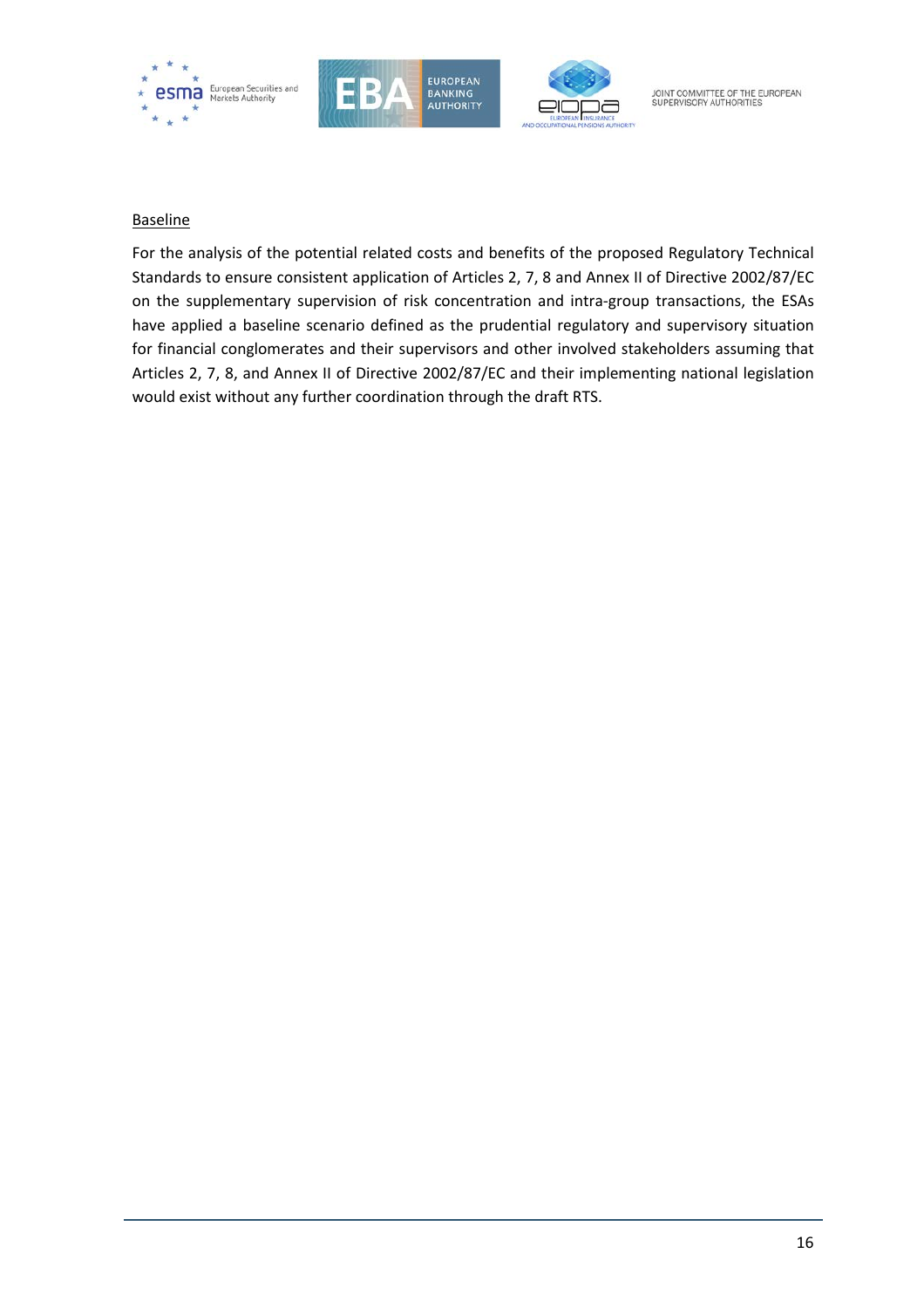





# **5.3 Objective pursued**

The mandate to develop draft regulatory technical standards to ensure consistent application of Articles 2, 7, 8 and Annex II of FICOD on the supplementary supervision of risk concentration and intra-group transactions was introduced in the FICOD through Article 2, under point (20) (b) of FICOD I, which amended the FICOD mainly to introduce the so-called "top level supervision" for financial conglomerates. The mandate did not appear in the original proposal by the European Commission for the FICOD I and consequently was not mentioned in the impact assessment that accompanied the original proposal. It was only introduced at a late stage of the co-decision procedure by way of amendment no. 58 of the European Parliament (see Report on the proposal for a directive of the European Parliament and of the Council amending Directives 98/78/EC, 2002/87/EC and 2006/48/EC as regards the supplementary supervision of financial entities in a financial conglomerate. No specific justification appears in the report for this amendment.

As a consequence, besides the wording of Article 21a (1a) FICOD, there are no indications on the objectives pursued with the regulatory technical standards.

The text of Article 21a (1a) FICOD indicates that the objective of this RTS is twofold:

- a more precise formulation of the definitions set out in Article 2, and
- a coordination of the provisions adopted pursuant to Articles 7 and 8 and Annex II.

The overarching objective is to ensure consistent application of articles 2, 7, 8 and Annex II of FICOD.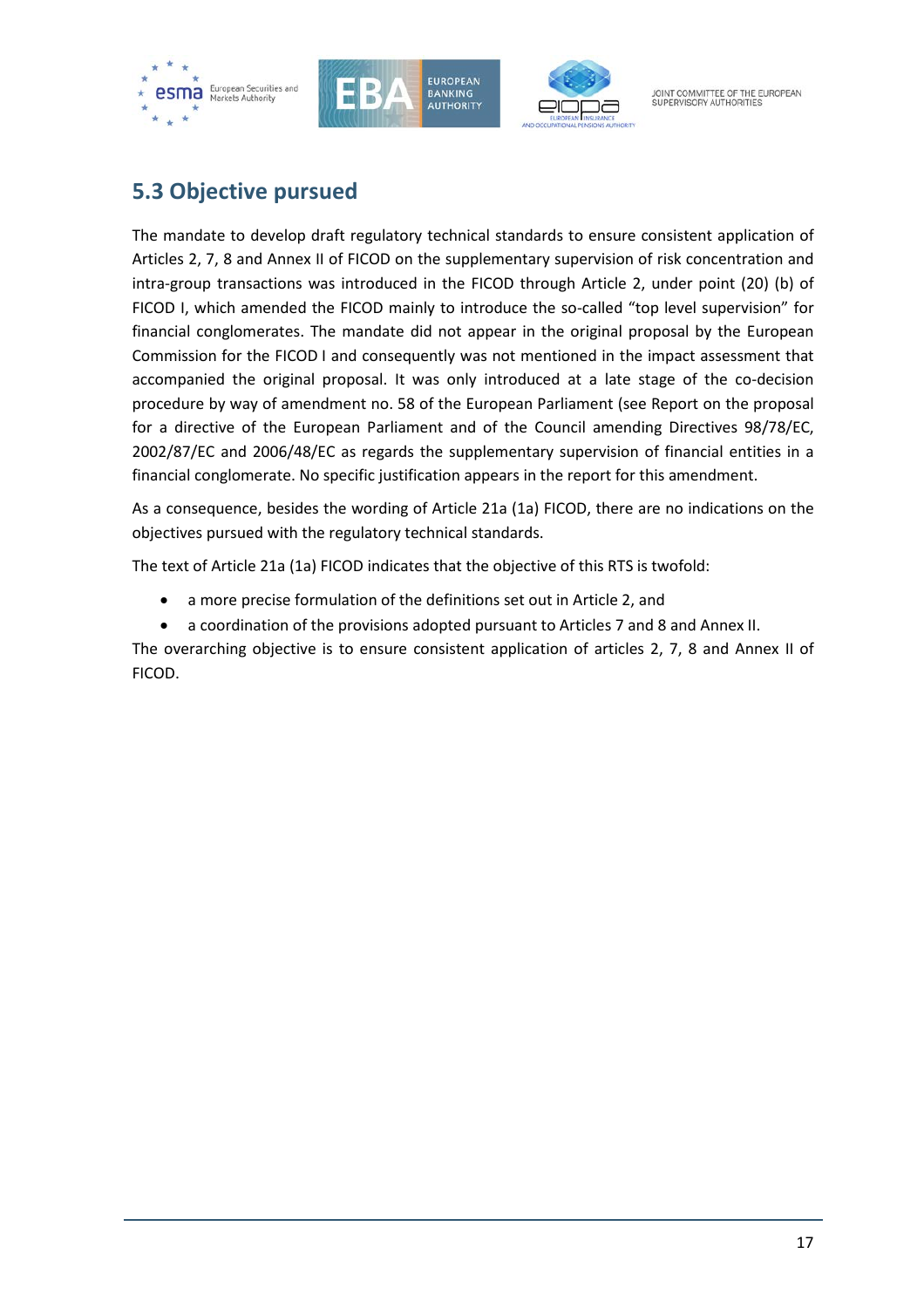





# **5.4 Policy Options**

With the intention to meet the objectives set out in the previous section, the ESAs have analysed different policy issues and corresponding policy options throughout the policy development process.

The section below reflects the most relevant policy issues and policy options that have been idenfied. Also listed are relevant options which have been discarded in the policy development process.

In total four policy issues and for each policy issue at least two policy options have been considered.

# **5.4.1 Policy issue 1 - Establish more precise formulation of the definitions set out in Article 2 FICOD:**

The mandate prescribes as part of ensuring a consistent application of Articles 2, 7 and 8 and Annex II of FICOD, that the RTS shall establish a more precise formulation of the definitions set out in Article 2.

The wording in Article 21a (1a) FICOD does not clearly set out whether all 19 definitions of Article 2 FICOD should be encompassed and formulated more precisely or whether only the definitions in Article 2 (18) and (19) which relate to the supplementary supervision of risk concentration and intra-group transactions, should be covered.

The ESAs concluded that Article 21a (1a) FICOD does not intend to mandate the ESAs with the establishment of a more precise formulation of all 19 definitions contained in Article 2 FICOD but only covers the definitions of intra-group transactions (Article 2 (18)) and risk concentration (Article 2 (19)) for the following reasons:

Only the definitions of risk concentration and intra-group transactions in Articles 2 (18) and (19) have a specific connection to Articles 7, 8 and Annex II FICOD, as Articles 7, 8 and Annex II deal with risk concentration and intra-group transactions specifically. In addition, Article 21a (1a) FICOD speaks of "consistent application" of Articles 2, 7, 8 and Annex II, which implies a linkage between these Articles. Other definitions in Article 2, e.g. the definition of "regulated entity", "financial sector", "participation", are neither mentioned in Articles 7, 8 nor in Annex II of FICOD. These other definitions in some instances also have broad impacts on other areas beyond the supplementary supervision of risk concentration and intra-group transactions, which are neither referenced to in Article 21a (1a) FICOD nor in Articles 7, 8 and Annex II of FICOD.

Articles 7 (2) and 8 (2) FICOD provide that Member States shall require regulated entities or mixed financial holding companies to report on a regular basis to the coordinator any "significant" risk concentration and all "significant" intra-group transactions in accordance with Articles 7, 8 and Annex II FICOD. It is therefore of particular importance whether risk concentration or intra-group transactions are considered "significant", because only these significant risks and transactions are subject to supplementary supervision. Specific definitions of "significant" risk concentration and "significant" intra-group transactions are not contained in FICOD.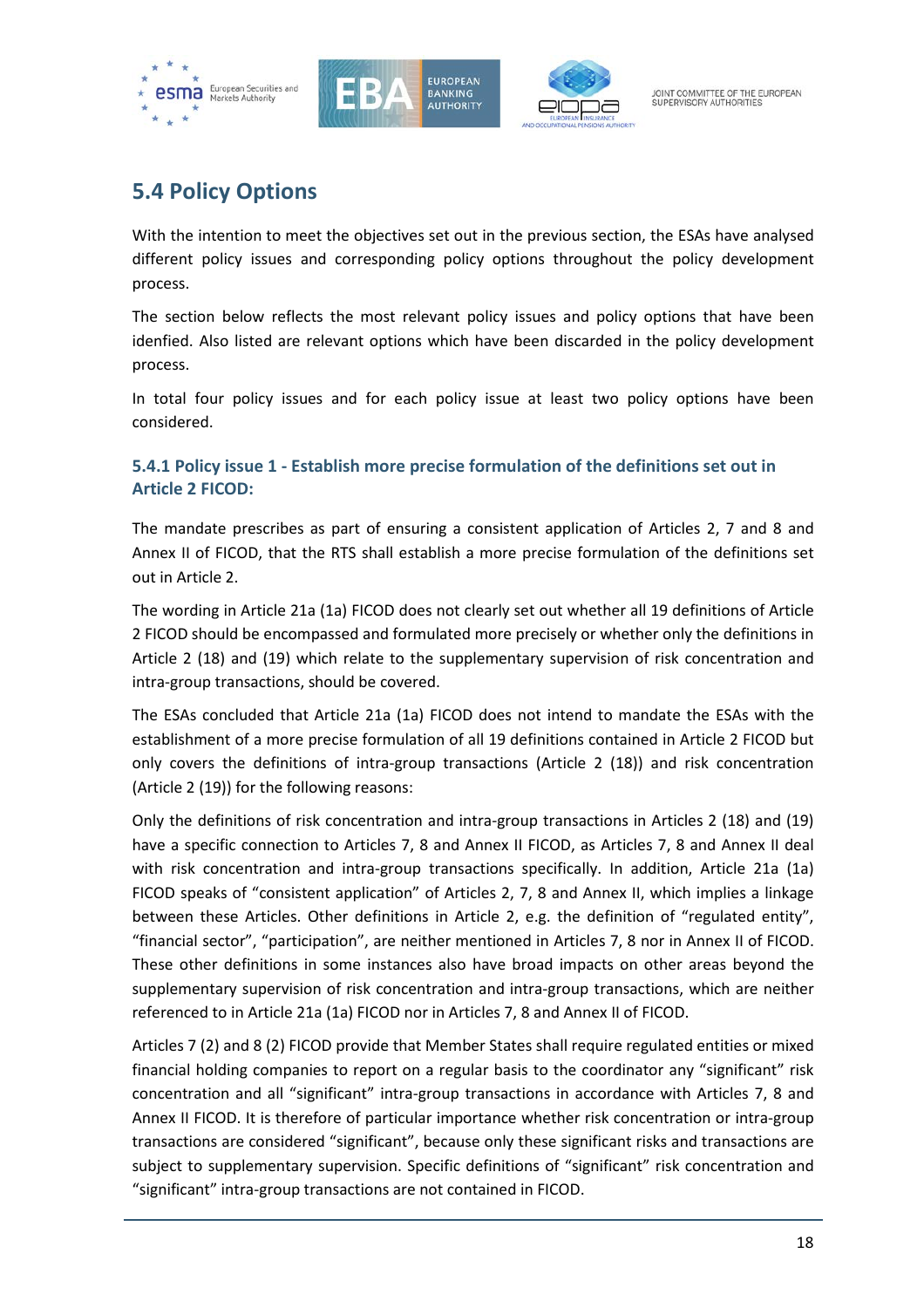





The ESAs have considered whether a further clarification of the meaning of "significant" risk concentration and "significant" intra-group transactions would be of value to ensure a consistent application of Articles 2, 7, 8 and Annex II FICOD. They concluded that it would be important to further elaborate on the meaning of "significant" risk concentration and intra-group transactions.In this context, two policy options emerged: (1) to establish a binding definition of "significant" risk and "significant" transactions, which would need to be reported under Article 7 (2) and 8 (2) FICOD (policy option 1) or (2), to describe risks and transactions, which would typically be understood to represent "significant" risk concentration and intra-group transactions through non-binding and non-exhaustive list of examples (policy option 2).

#### a. Policy option 1:

To establish a binding definition of "significant" risk concentration and "significant" intra-group transactions, which would need to be reported under Article 7 (2) and 8 (2) FICOD.

This policy option would entail a binding description of "significant" risk concentration and "significant" intra-group transactions, which would also prescribe which risks and transactions would need to be reported to coordinators pursuant to Articles 7 (2) and 8 (2) FICOD.

# b. Policy option 2:

To describe the meaning of significant risk concentration and intra-group transactions to be reported to coordinators pursuant to Articles 7 (2) and 8 (2) FICOD in a non-binding and nonexhaustive manner.

This policy option would for example entail a list of risks and transactions, which typically constitute "significant" risk concentration and "significant" intra-group transactions to give steering to coordinators and other relevant competent authorities.

# **5.4.2 Policy issue 2 - Coordinate provisions adopted pursuant to Articles 7 and 8 and Annex 2 FICOD – methodology to identify types of significant risk concentration and intra-group transactions, define appropriate thresholds and set periods for reporting:**

The mandate prescribes that as part of ensuring a consistent application of Articles 2, 7 and 8 and Annex II FICOD, the RTS shall "coordinate the provisions adopted pursuant to Articles 7 and 8 and Annex II".

The starting point for this policy issue is that reference is made to the whole Articles 7 and 8 FICOD, and that these Articles contain further references. Consequently, the mandate for this policy issue is potentially very broad. The mandate could refer to the reporting of significant risk concentration or intra-group transactions (including for intra-group transactions a fall back significance threshold of 5 % of the total amount of capital adequacy requirements at the level of a financial conglomerate). It could also refer to the supervisory overview by the coordinator of these (significant) risk concentration or intra-group transactions and to the possibility, pending further coordination of Union legislation, either for the Member States, or for the competent authorities to set quantitative limits for risk concentration, and quantitative limits or qualitative requirements for intra-group transactions. It could also refer to the application of the sectoral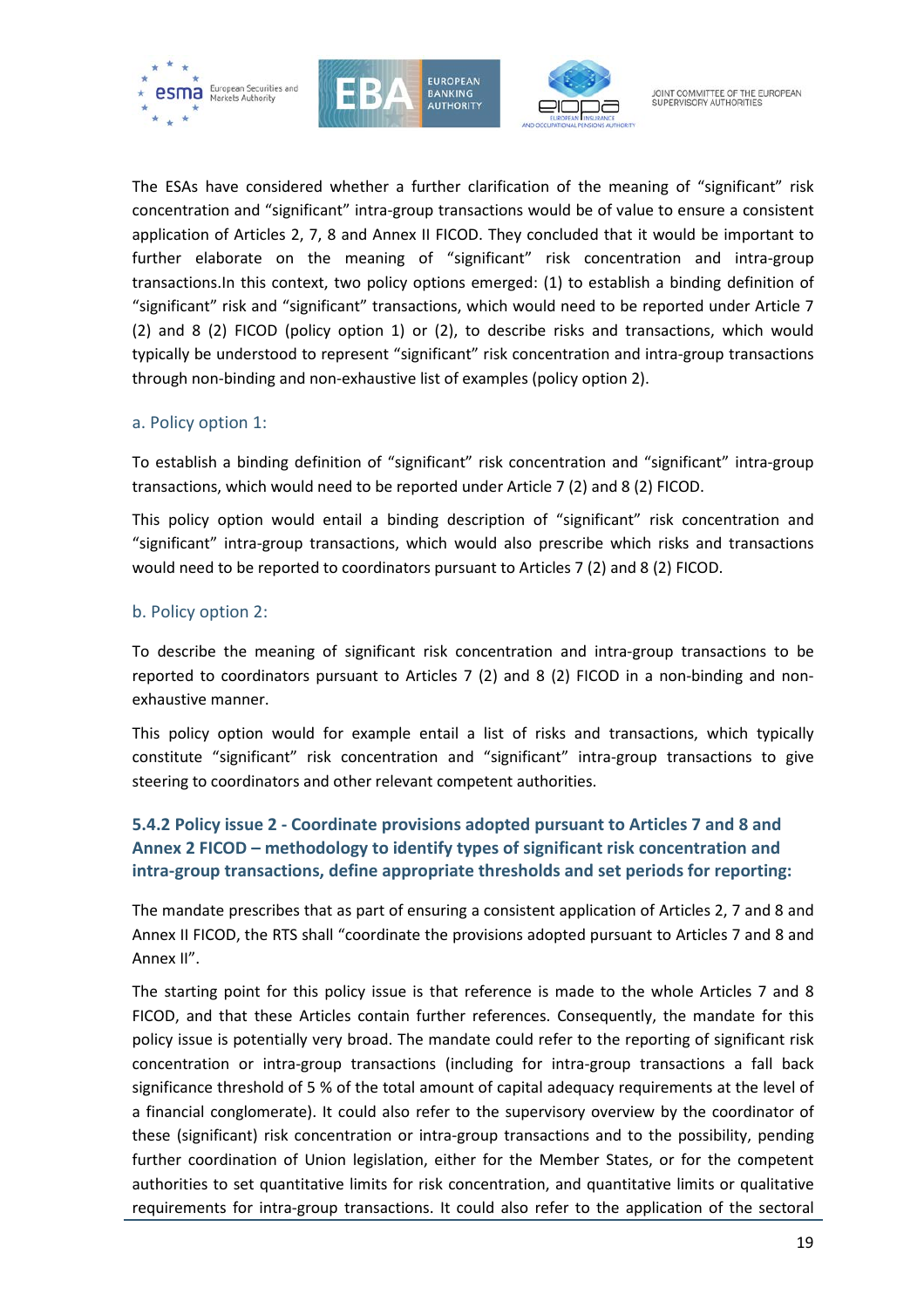





rules regarding risk concentration or intra-group transactions of the most important financial sector in the financial conglomerate, if any, to that sector as a whole in case the financial conglomerate is headed by a mixed financial holding company. Through paragraph 1 of Articles 7 and 8 FICOD, the mandate could indirectly also refer to the internal control and risk management procedures for, as well as to the measures to facilitate supplementary supervision of risk concentration and intra-group transactions. Internal control mechanisms and risk management processes are, however, addressed in Article 9 FICOD, including a separate mandate for the ESAs to develop common guidelines, Article 9 (6) FICOD.

Moreover, the mandate refers to Annex II FICOD, which is titled "Technical application of the provisions on intra-group transactions and risk concentration". Here again, the different topics included in this annex lead to a broad range of possibilities to develop the RTS. Annex II outlines how the coordinator shall identify the type of transactions and risks regulated entities in a particular financial conglomerate shall report in accordance with the provisions of Article 7(2) and Article 8(2) FICOD on the reporting of intra-group transactions and risk concentration and how the coordinator shall define appropriate thresholds for this reporting based on regulatory own funds and technical provisions. Annex II also deals with the actual supervisory overview of intragroup transactions and risk concentration, and what kind of risks should be taken into account for this overview. Annex II repeats the option to apply at the level of the financial conglomerate the provisions of the sectoral rules on intra-group transactions and risk concentration, in particular to avoid circumvention of the sectoral rules.

FICOD also contains mandates for developing guidelines and technical standards in the field of risk concentration and intra-group transactions, namely Article 7 (5) and Article 8 (5), Article 21a (2) (b) and (c) FICOD. These other mandates have also been considered to further define and delimit the scope of the mandate in Article 21a (1a) FICOD. The ESAs understand that Article 21a (2) (b) and (c) FICOD refer to the format of the information to be provided. Thus, the RTS will not set up any criteria on the format of reporting requirements.

Based on this spectrum of possibilities, three policy options have been considered.

# a. Policy option 1:

To provide technical standards addressed at financial conglomerates specifying thresholds, following which financial conglomerates need to report risk concentration to relevant competent authorities as a minimum standard.

Article 8 (2) FICOD, last sentence, determines that in so far as no threshold has been defined by the coordinator, an intra-group transaction shall be presumed to be significant if its amount exceeds at least 5 % of the total amount of capital adequacy requirements at the level of a financial conglomerate. Such a fall back threshold is not included in FICOD for risk concentration. Yet, some member states have implemented a threshold also for risk concentration in their national legislation, in some cases at 10% of the total amount of own funds / capital adequacy requirements at the level of a financial conglomerate, sometimes at lower percentages or with a different basis (e.g. banking regulatory capital for banking led conglomerates).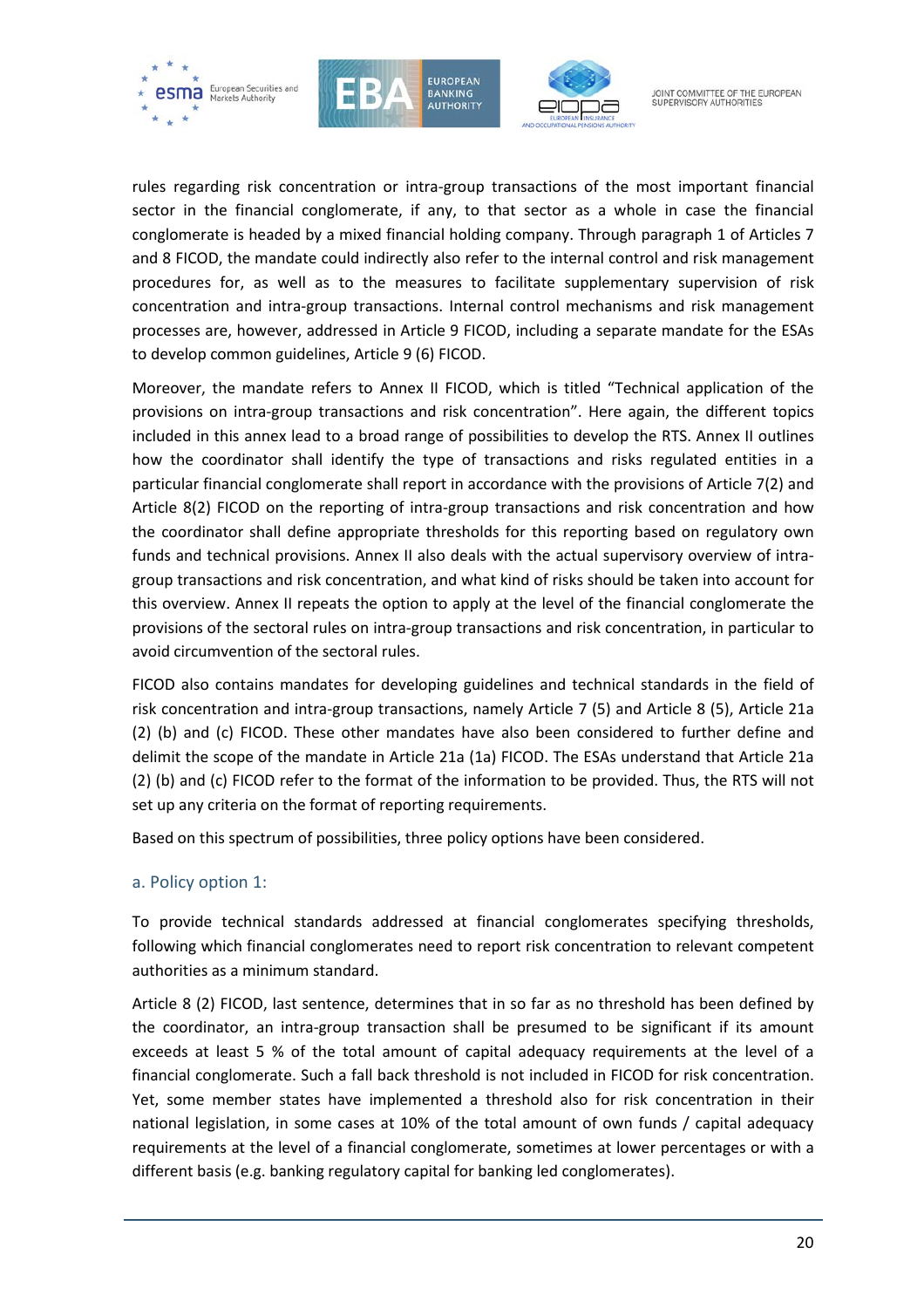





# b. Policy option 2:

To provide technical standards addressed at financial conglomerates, specifying types of risk concentration and intra-group transactions, which financial conglomerates need to report to relevant competent authorities as a minimum standard.

# c. Policy option 3:

To provide technical standards addressed at competent authorities, specifying aspects to consider when identifying types of risk concentration and intra-group transactions vis-à-vis financial conglomerates for reporting, setting thresholds and defining periods for reporting.

# **5.4.3 Policy issue 3 – Coordinate provisions adopted pursuant to Articles 7 and 8 and Annex 2 FICOD –Content of the report on significant risk concentration and intra-group transactions:**

According to Articles 7 (2) and 8 (2) FICOD, Member States shall require regulated entities or mixed financial holding companies to report significant risk concentration and intra-group transactions on a regular basis and at least annually to the coordinator. The exact content of such report is not defined in FICOD. In order to coordinate provisions adopted with respect to such reporting of risk concentration and intra-group transactions and in order to achieve the delivery of appropriate types of data for different conglomerates throughout Member States, the ESAs have considered the following policy options:

# a. Policy option 1:

To leave the content of the reporting to the discretion of the coordinator and other relevant competent authorities to allow for tailored requirements.

# b. Policy option 2:

To list a set of items that the coordinator and the other relevant competent authorities shall – within the powers assigned to them by European and national law – in particular request from regulated entities or mixed financial holding companies to harmonise requirements.

# **5.4.4 Policy issue 4 - Coordinate provisions adopted pursuant to Articles 7 and 8 and Annex 2 FICOD – Supervisory measures:**

As part of the mandate to coordinate provisions adopted pursuant to Articles 7 and 8 and Annex 2 FICOD, the ESAs understand that the technical standards shall address not only the reporting of significant risk concentration and intra-group transactions but also the supervisory overview of significant risk concentration or intra-group transactions by the coordinator and/or the possibility, pending further coordination of Union legislation, for either the member states or the competent authorities to set quantitative limits for risk concentration and quantitative limits or qualitative requirements for intra-group transactions, as foreseen in paragraph 3 of Article 7 and in paragraph 3 of Article 8 FICOD.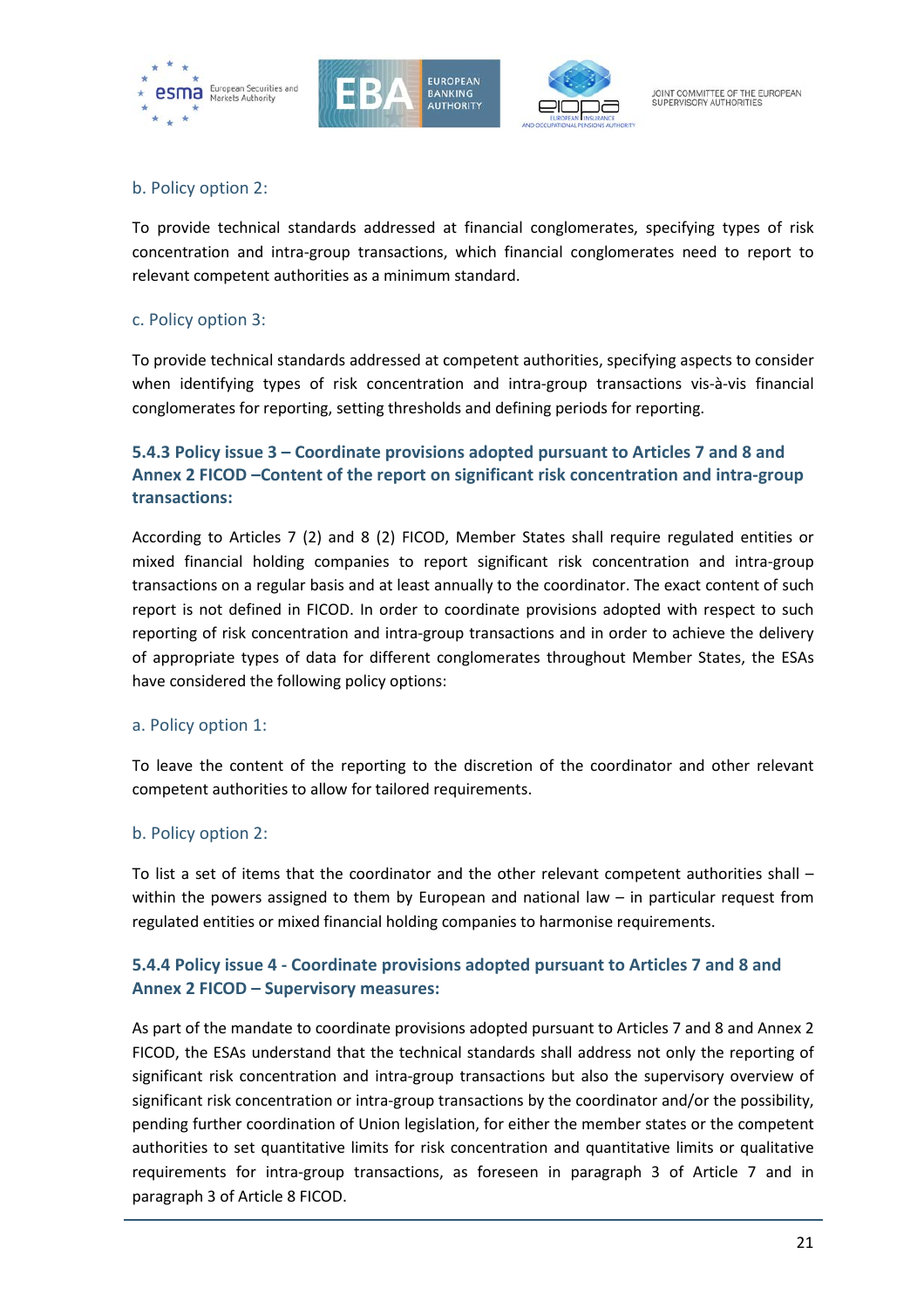





Based on that, a fourth and final set of policy choices was identified, for which two policy options were considered.

#### a. Policy option 1:

To establish a list of supervisory measures that competent authorities, within the powers assigned to them and without prejudice to other supervisory power available to them under European and national law, shall take into account when overviewing financial conglomerates including in particular measures which are available to authorities of both, the banking and the insurance sectors.

# b. Policy option 2:

To establish a more exhaustive list of supervisory measures that competent authorities shall take into account when overviewing risk concentration and intra-group transactions, including not only the measures mentioned in option 1 but also measures that are available to one or the other sectoral competent authority under its sectoral regulatory framework.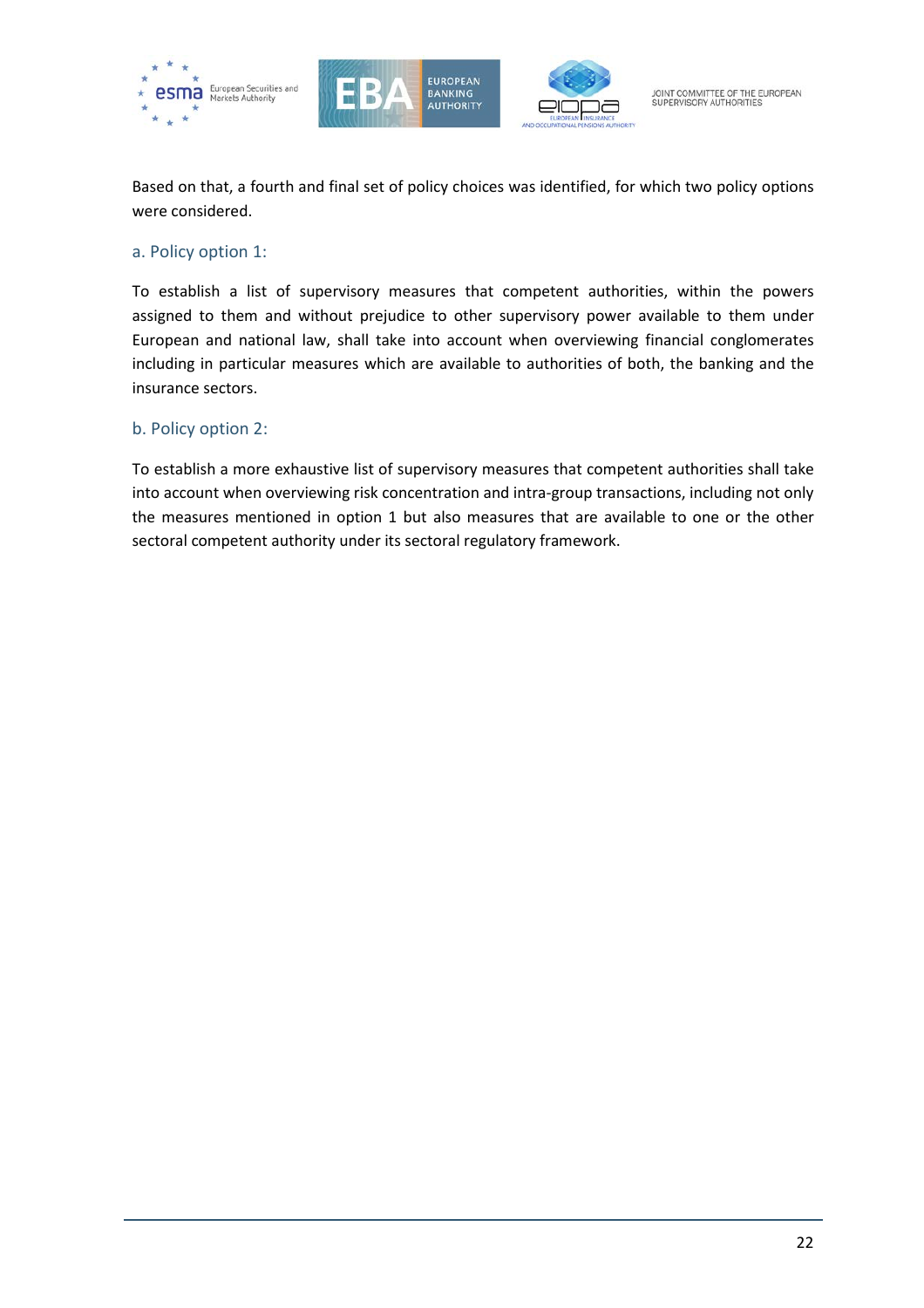





# **5.5 - Analysis of impacts**

# **5.5.1 Policy issue 1 - Establish more precise formulation of the definitions set out in Article 2 FICOD**

# a. Policy option 1:

# Positive impacts of option 1

A binding definition or list of "significant" risk concentration and "significant" intra-group transactions might have as a benefit that identical information would be reported to coordinators and other relevant competent authorities.

# Negative impacts of option 1

This policy option would require financial conglomerates to adapt their internal reporting procedures with the respective resources, training, staff, etc. It would require supervisors to adapt their supervisory processes and internal guidelines.

In addition, certain risks concentration and intra-group transactions might already have been reported at sectoral level. They might not contribute to the supervision of significant risk concentration or intra-group transactions for an individual financial conglomerate because the financial conglomerate might have a specific corporate set-up, specific business activities, or specific inter-connectedness with other entities, which would not be mirrored by the pre-defined information, but would require that different risks and transactions would be reported. Also, adding further factors to the list in the future would be difficult.

A binding definition or list of "significant" risk concentration and "significant" intra-group transactions as a minimum standard would leave coordinators the possibility to require additional information and capture all necessary data for a specific financial conglomerate. However, the information requests would not be tailored to the individual financial conglomerate and would contain information, which might not be relevant or redundant. This would entail an inefficient use of resources for the industry and for supervisors.

# b. Policy option 2:

# Positive impacts of option 2

A non-binding list of risk concentration and transactions, that generally constitute significant risk concentration and significant intra-group transactions, would foster harmonisation, since it will provide supervisors with a toolbox, which they can use to identify significant risks and intra-group transactions for a specific financial conglomerate.

It will, give coordinators the possibility to adjust reporting requirements and focus their supplementary supervision on significant risk concentration and intra-group transactions, which are relevant for a specific financial conglomerate. This should reduce administrative burden and allow coordinators and relevant competent authorities to focus their supplementary supervision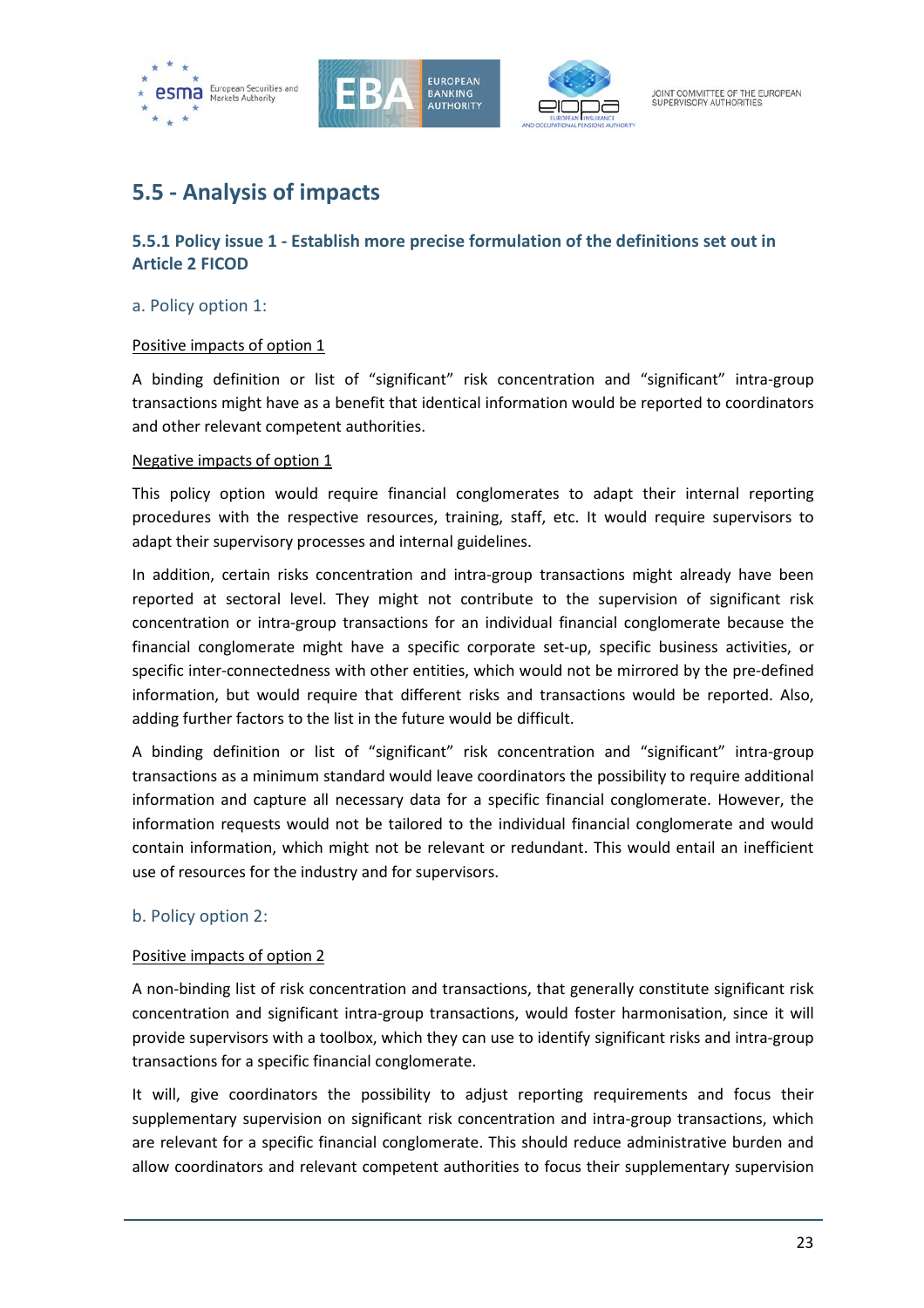





over financial conglomerates since only relevant risks and transactions for a specific conglomerate will be considered.

# Negative impacts of option 2

A negative aspect as compared to policy option 1 could be the non-binding charater of the list, which might not generate the same degree of acceptance and enforceability. Option 2 would entail certain costs for supervisors, since they will need to check the completeness of their internal processes and that all relevant risks and transactions are being considered. However, these costs are relatively low, as coordinators and relevant competent authorities are expected to re-consider relevant types of significant risks and transactions on an ongoing-basis for a specific financial conglomerate in any case.

For conglomerates, no additional costs are to be expected since only significant risks and transactions for a specific conglomerate need to be reported.

# **5.5.2 Policy issue 2 - Coordinate provisions adopted pursuant to Articles 7 and 8 and Annex 2 FICOD - Methodology to identify types of significant risk concentration and intra-group transactions, define appropriate thresholds and set periods for reporting**

# a. Policy option 1:

# Positive impacts of option 1

Policy option 1 achieves harmonisation to a greater extent compared to other options. It is a clear rule directly applicable to financial conglomerates, thus minimising the risks of diverging implementation and market distortion. In principle, costs and administrative burdens are expected to be evenly distributed both for financial conglomerates and authorities.

The Review Report of the European Commission<sup>[4](#page-23-0)</sup> also included this option as a preferred way to develop further the conglomerate framework.

# Negative impacts of option 1

 $\overline{a}$ 

This option may create disproportionate burdens and might not achieve effective harmonisation, due to the following reasons:

First, the FICOD does not envisage a single threshold for the reporting of risk concentration across all financial conglomerates but instead leaves discretion to the coordinator in consultation with the other relevant competent authorities to set thresholds for the reporting of "significant" risk concentration on a conglomerate level. In doing so, the authorities are required to take the specific group and risk management structure of the financial conglomerate into account (Article 7(2) and Annex 2 of FICOD).

Moreover, the FICOD allows Member States to apply the sectoral rules on risk concentration at the level of the financial conglomerates, in particular to avoid circumvention of the sectoral rules. The framework of supplementary supervision adopted by the European legislator was clearly in

<span id="page-23-0"></span> $<sup>4</sup>$  Report from the Commission to the European Parliament and the Council of 20 December 2012, COM (2012) 785 final</sup>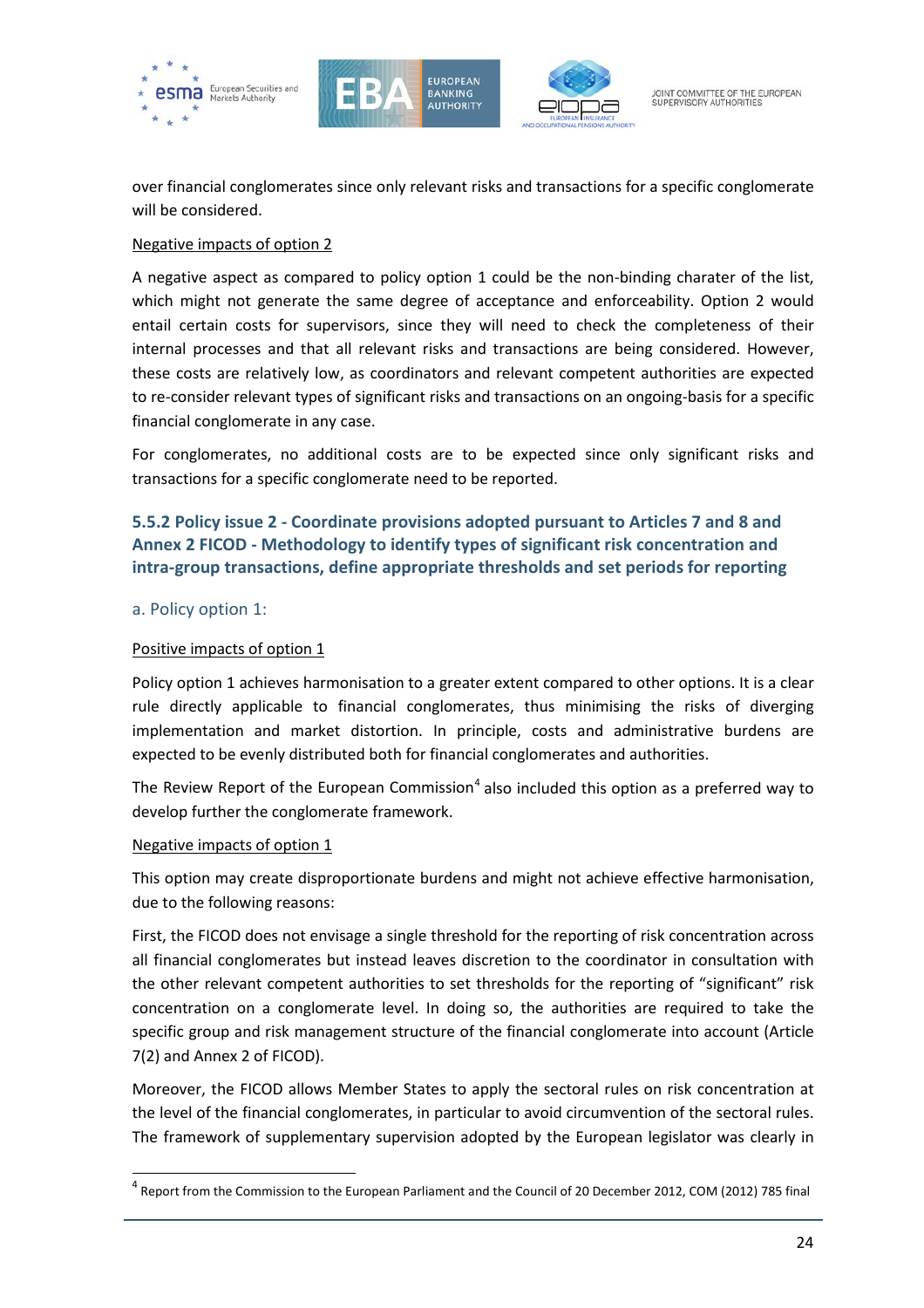





favour of a tailored and flexible approach rather than the "one size fits all" approach. In this regard, it is worth remembering that a complete harmonisation of thresholds for the reporting of risk concentration was not proposed in the 2012 Commission Report for the review of the directive, where a milder approach based on ESAs' guidelines fostering convergence was suggested.

The approach of the current EU legislation is largely justified by the following circumstances:

- a. financial conglomerates are very different in size, complexity of businesses, level of integration across the EU financial market and even within Member States' markets;
- b. sectoral legislations on risk concentration both from the banking and insurance sides are still divergent due to the different nature of the underlying businesses and different methodological approaches to regulation and supervision.

Considering the above, setting a single threshold for the reporting of risk concentration applicable to each and every financial conglomerate appears to be a policy choice not in line with the legal text of the directive. Based on the legal text of FICOD and the EU Regulations setting up the ESAs, European authorities are not entitled to make such a policy choice, nor can they overcome level 1 text by means of RTS, the scope and subject of which should be limited within the technical remit in any case.

From a cost-benefit analysis point of view this option would result in a rather inflexible approach and ineffective outcome. In particular:

- a. a unique threshold would impact the different financial conglomerates with a different magnitude, considering that conglomerate-specific characteristics such as size, combination of businesses, group structures may result in different significance of the phenomenon of risk concentration. A threshold based on the characteristics of a certain exemplary conglomerate (e.g. 10% of own funds/technical provisions) may prove too high for certain groups and too low for others;
- b. the single threshold, given the different nature of risks in the banking and insurance sectors and therefore different methodologies for measuring them in sectoral regulations, raises an issue of aggregating risks from different sectors in a financial conglomerate according to a single metric. However, a common cross-sectoral approach to measuring and aggregating risks has not been agreed at the international level so far and is clearly out of the mandate of the RTS;
- c. a single threshold set directly in a binding rule would leave no possibility for competent authorities, particularly within colleges, to adapt supervision to the characteristics of each financial conglomerate, thus undermining the principles of risk-based supervision and proportionality that are essential to supervision at the sectoral and supplementary level.

Lastly, to find sufficient common ground for inserting a numerical threshold in the RTS, the threshold would need to be set at a quite high percentage. Member States that wish to retain stricter thresholds would be able to do so. Consequently, the level of harmonisation obtained may be less meaningful than expected.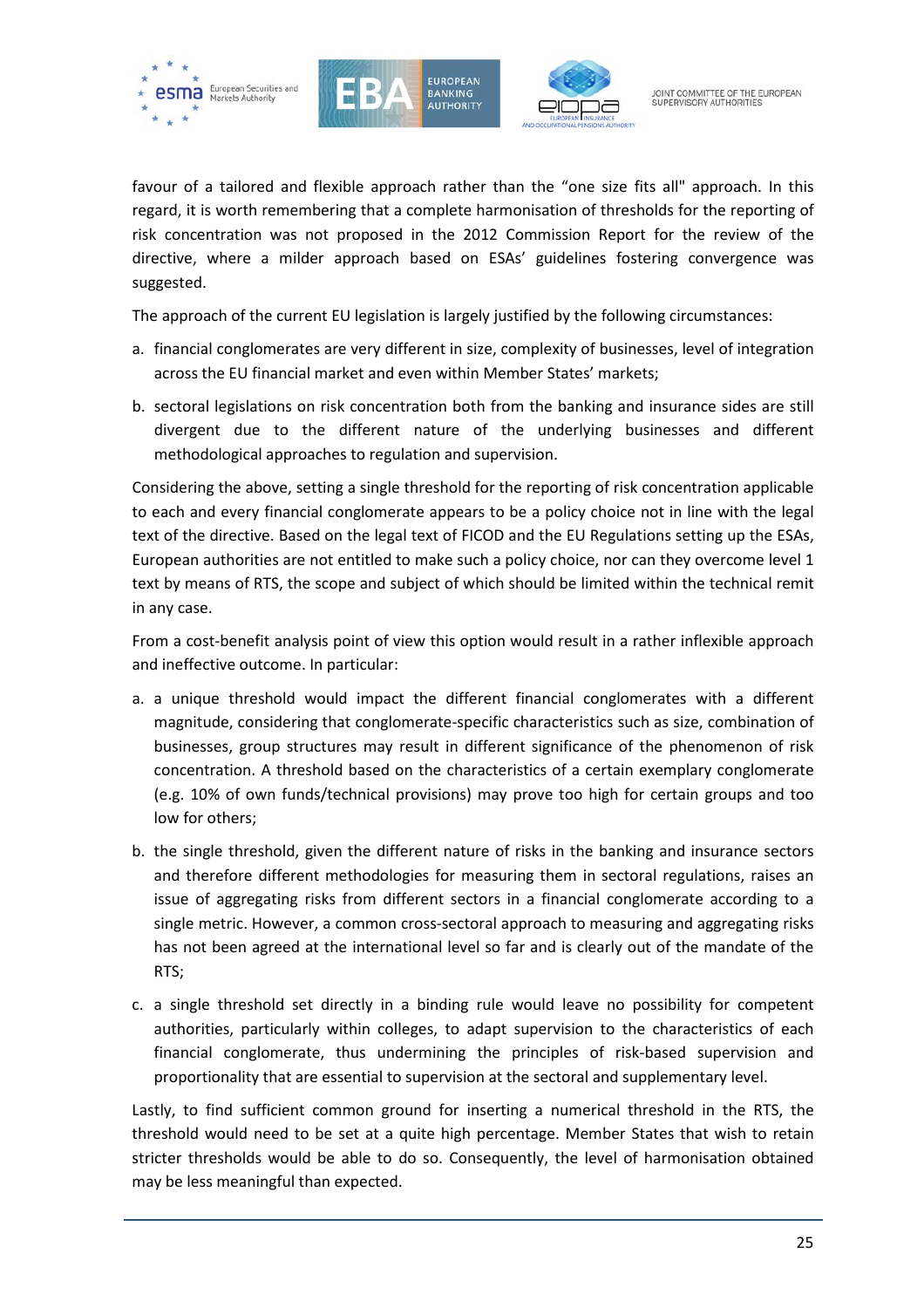





Another negative impact is that this option is limited to reporting; it is not concerned with the actual assessment of the risk concentration by the involved competent authorities and with the potential limits that apply on risk concentration.

# b. Policy option 2:

# Positive impacts of option 2

The main merit of this option is that it would be directly applicable to financial conglomerates whilst at the same time avoiding the rigidity of setting a fixed threshold. It may also imply limited burdens for supervisors, for the identification of what is a "significant" risk concentration and intra-group transactions would be ultimately left to the supervised groups/entities. This option would result in a "principle based" regulation whose concrete implementation is left to the discretion of the supervised entities/groups.

Some European and international policy documents around financial conglomerate supervision contain examples of the types of risk concentration and intra-group transaction that could be a potential threat to the regulated entities within the conglomerate or to the conglomerate as a whole (e.g. the Joint Forum risk concentration principles and intra-group transaction principles). This option would mean an "upgrade" of such soft law to directly applicable rules.

#### Negative impacts of option 2

This option might not effectively solve the problem and may pose some of the shortcomings highlighted with regard to option 1, due to the following:

Leaving to financial conglomerates the ability to decide what is a "significant" risk concentration and "significant" intra-group transaction according to types of risks/transactions set in general terms by the RTS may create uncertainties on what is expected by the supervisors, as well as allow arbitrage and lax implementation from some supervised groups/entities. As a result, financial conglomerates would be exposed to a high risk that they will not comply with supervisors´ expectations. This might require additional efforts for ex-post verifications and clarifications. It might also require enforcement procedures to verify an appropriate application of the standards.

Moreover, even with that principle-based approach, it still seems likely that types of risks and transactions identified in the technical standards might not be relevant for a particular financial conglomerate. This would result in supervision that is ineffective (i.e. not covering relevant risks) and overburdening (i.e. requiring reporting which is not or only marginally useful to assess the risk situation of a group).

Another negative impact is that this option is limited to reporting; it is not concerned with the actual assessment of risk concentration by competent authorities and the setting of limits that apply on risk concentration.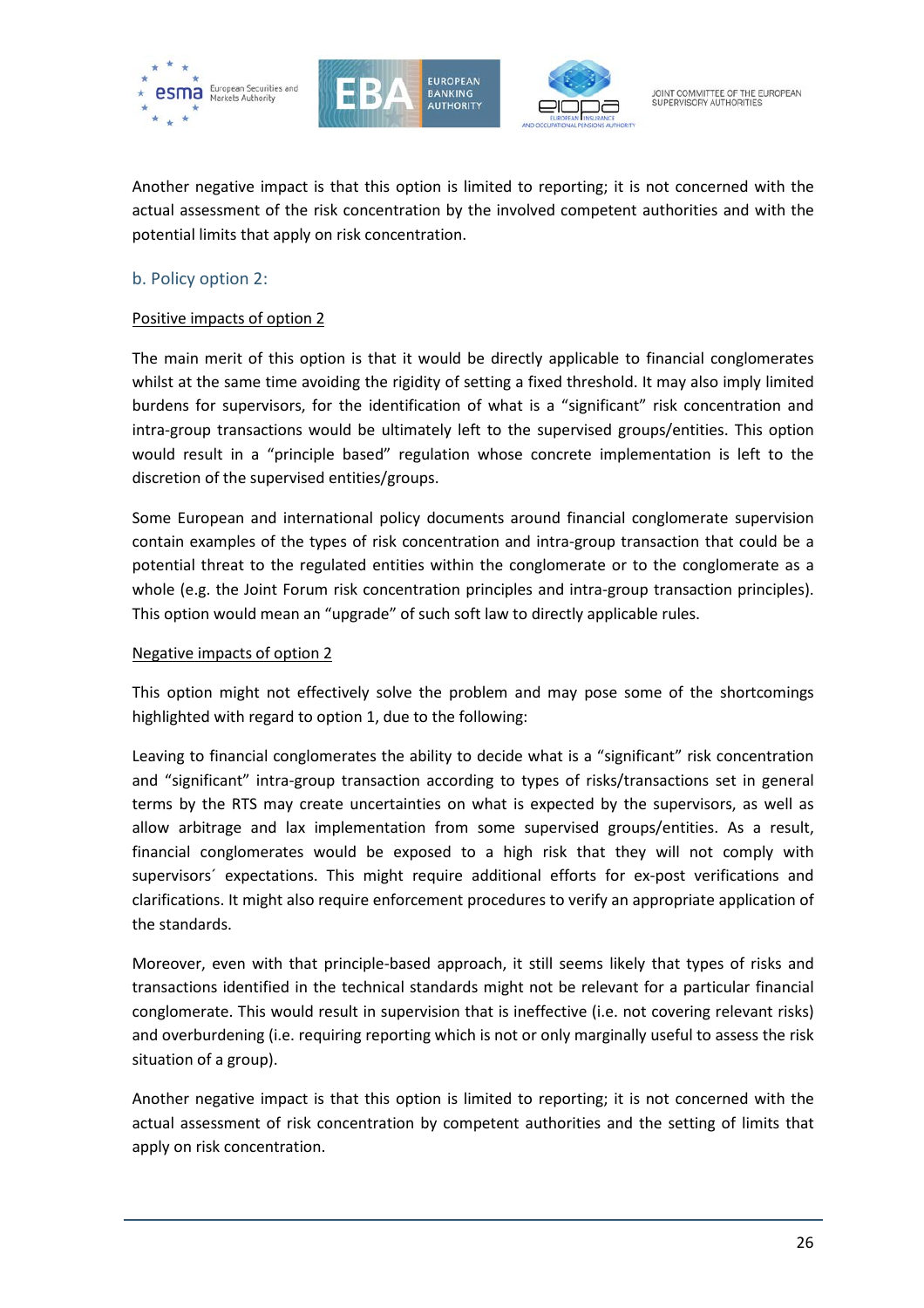





# c. Policy option 3:

# Positive impacts of option 3

In all, this option achieves harmonisation to the extent needed to ensure the effective implementation of the tools envisaged in FICOD to supervise RCs and IGTs, whilst at the same time avoiding requirements that are likely to be either disproportionate or inadequate for a number of financial conglomerates. Moreover, the option is fully in line with the legal text of FICOD.

More specifically:

- a. the option allows the flexibility needed in respect of financial conglomerates that are different in size, group structures, business combinations, level of internal integration, and is therefore sufficiently risk-based and proportional;
- b. Member States/competent authorities remain able to apply stricter or additional measures if they deem appropriate;
- c. for those Member States where the supervision of risk concentration and intra-group transactions at the conglomerate level is based on extending sectoral regulation to the conglomerate as a whole, the option allows Member States/competent authorities, in line with FICOD, to keep following this approach and at the same time incentivises them to develop an approach based on supplementary tools, in addition to the sectoral ones;
- d. the option easily adapts to supplement sectoral rules and reporting requirements that still are not completely harmonised in certain areas, such as monitoring of intra-group transactions in banking groups;
- e. given that an internationally agreed framework for measuring and aggregating crosssectoral risks is not well established at the time, the option allows authorities to develop and further refine methodologies that, once sufficiently established, can at a later stage be put down in a more binding regulation;
- f. builds on the guidelines for conglomerate colleges.

# Negative impacts of option 3

On the other hand, this option may entail more coordination costs for the relevant competent authorities that shall consult each other to specify risks and transactions to be reported for a specific financial conglomerate. However, these costs are deemed manageable, considering that:

a. the JC is developing specific guidelines aimed at assisting authorities in the definition of coordination agreements (Joint Committee consultation on *Guidelines on the convergence of supervisory practices relating to the consistency of supervisory coordination arrangements for financial conglomerates*);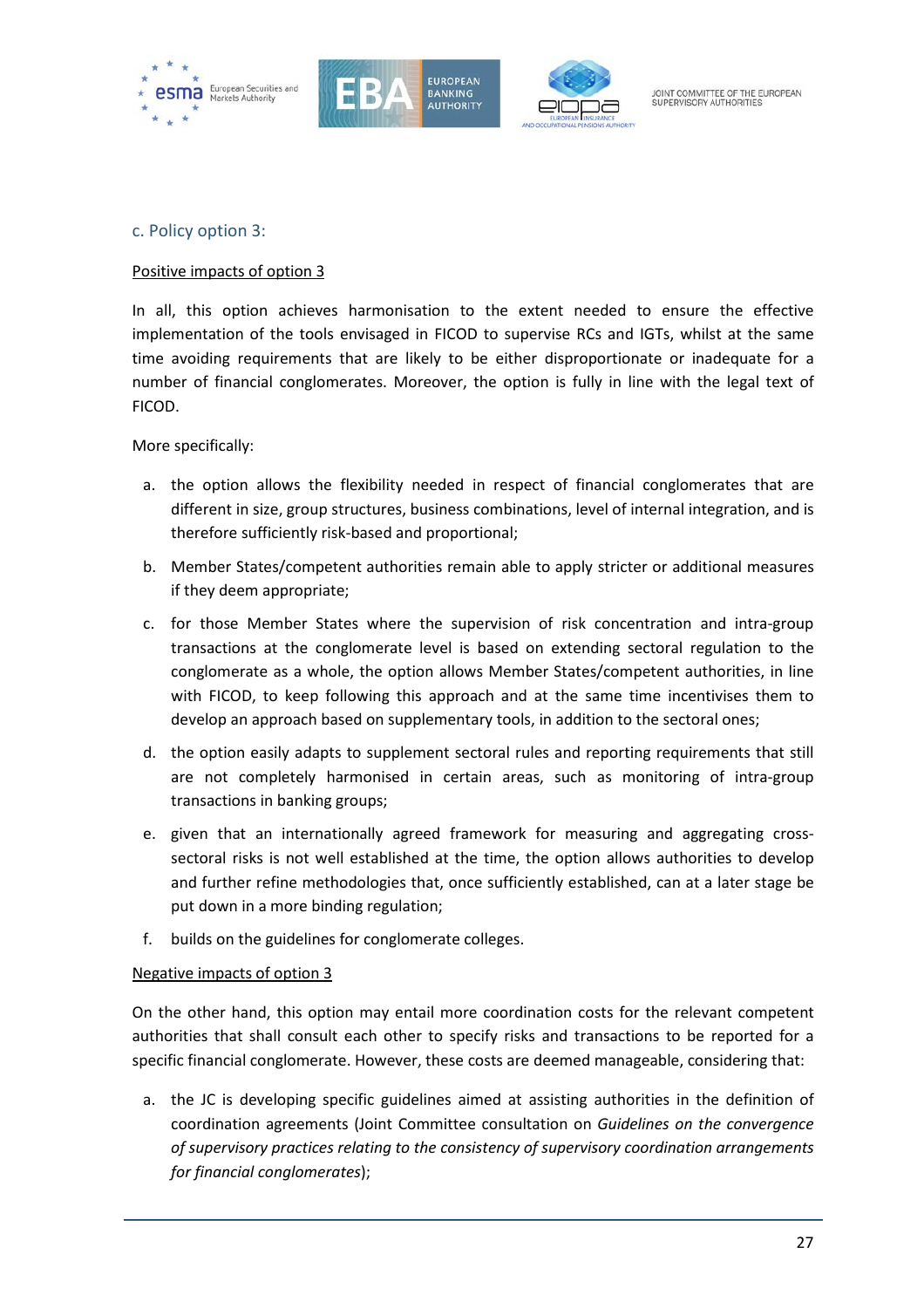





b. most of the costs of coordination will emerge at the first application of the new standards, when coordination agreements will be amended to include oversight of risk concentration and intra-group transactions for financial conglomerates, but cost should be limited after that time.

Another negative impact is that this option is limited to reporting; it is not concerned with the actual assessment of the risk concentration by the involved competent authorities and the potential limits that apply on risk concentration.

# **5.5.3. Policy issue 3 – Coordinate provisions adopted pursuant to Articles 7 and 8 and Annex 2 FICOD – Content of the report on significant risk concentration and intra-group transactions**

# a. Policy option 1:

This option does not trigger direct costs for competent authorities and financial conglomerates because no specific reporting obligations are added to the general FICOD rule that significant intra-group transactions and significant risk concentration need to be reported. Form and content of the reporting are left completely to the agreement of the competent authorities. This has the advantage that competent authorities can set up reporting arrangements that are as close as possible to the actual features and functioning of the financial conglomerates.

However, this option has some considerable indirect negative impacts. Besides stating explicitly that competent authorities have to agree on the form and content of the reporting, this option does not bring along much coordination of the provisions adopted pursuant to Articles 7 and 8 FICOD. Moreover, if the RTS intends to provide a methodology for competent authorities to establish supervisory arrangements for a particular financial conglomerate, competent authorities still lack guidance for setting up reporting requirements. This produces uncertainty for competent authorities and financial conglomerates and will require time and resources to negotiate the appropriate content of the reports on a case-by-case basis. The reports that result from this caseby-case process would not be easily comparable and would not enhance a level playing field for the financial conglomerates throughout the EU.

# b. Policy option 2:

Since the adoption of the FICOD, the Member States have developed different reporting practices with respect to Articles 7 and 8 FICOD. The differences range from qualitative to quantitative reporting, or a mix of both, from sector-based reporting that has been widened to the conglomerate context to specific cross-sector reporting. Since the level 1 text of the FICOD is very on the requested reporting, the different reporting contents cannot per se be judged as negative.

This option has the advantage of putting existing practices into a common methodology and labelling them as common / good practices in the conglomerate supervision systems of the Member states. This will diminish the "negotiating time" between competent authorities and financial conglomerates when new supervisory arrangements need to be set up or when there is a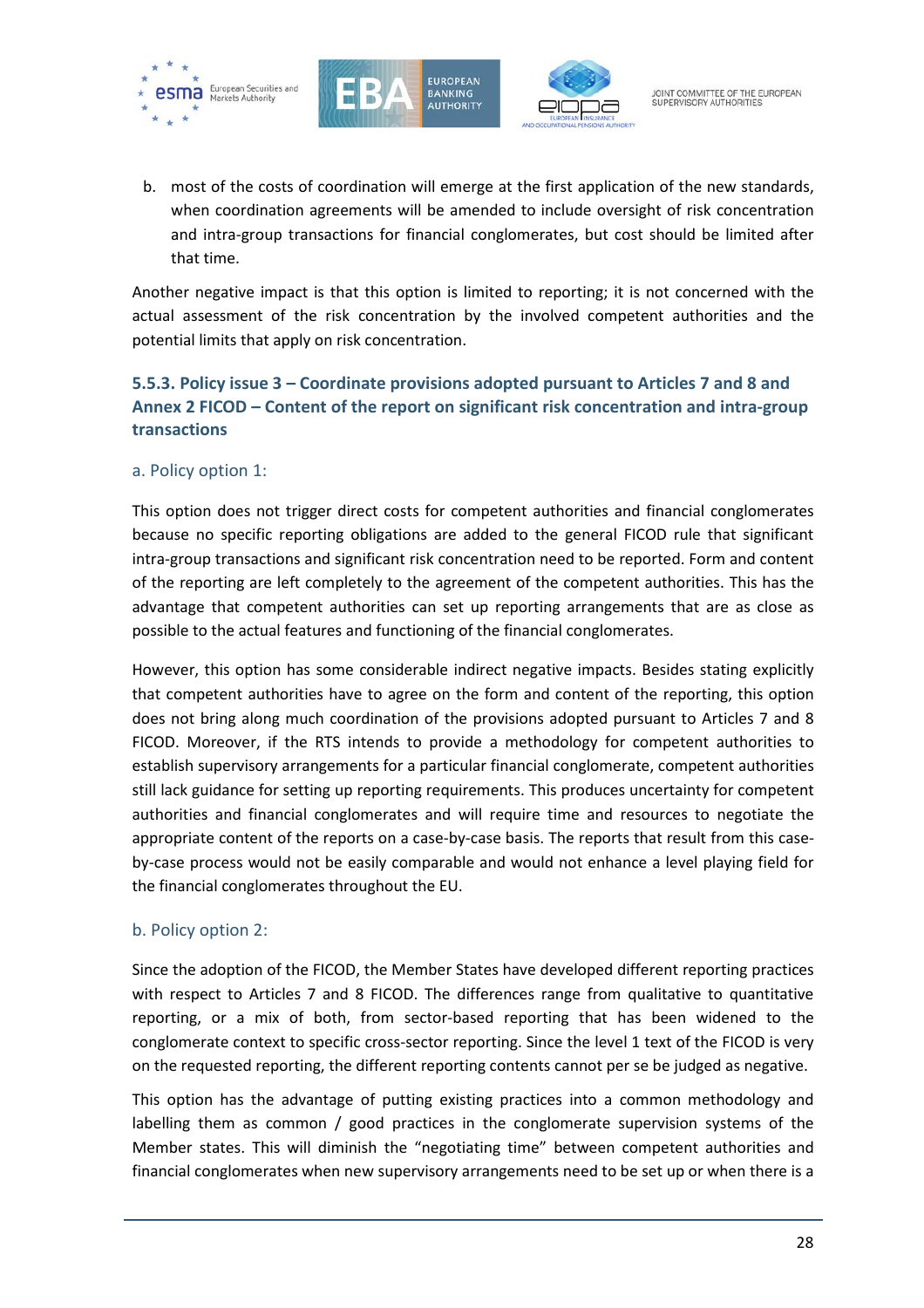





wish to enhance existing supervisory arrangements. This option will also enhance the level playing field for conglomerates in the EU.

This option comes with certain direct costs. Conglomerates that were not used to report one or more of the contents listed in the relevant articles of the technical standards will need to introduce additional reporting requirement in their governance systems. This requires of course the necessary resources. Also, competent authorities will incur additional costs for analysing and following up on the reports.

As mentioned above, this option does not go as far as prescribing a detailed format (by way of templates) for the information that must be delivered to the competent authorities. The FICOD includes a specific mandate to develop template-like technical standards. This option could also be considered a good intermediate step to gather experience with conglomerate reporting, which could later on, if considered appropriate, be developed into more detailed templates.

# **5.5.4 Policy issue 4 - Coordinate provisions adopted pursuant to Articles 7 and 8 and Annex 2 FICOD – Supervisory measures**

# a. Policy option 1:

This policy option is deemed to produce benefits whilst also being respectful of the current EU legislation for financial conglomerates.

By listing a range of supervisory measures deemed appropriate for the purpose of supervising risk concentration and intra-group transactions, and without affecting the ability of competent authorities to apply other, and possibly more stringent measures provided for by the national and EU legislative framework, the technical standards aims to increase the clarity and transparency of this regulatory framework. Besides general references to quantitative limits and qualitative requirements in Articles 7 and 8 and in Annex II FICOD, the FICOD does not mention any particular supervisory measure that the competent authorities should be empowered to adopt. Further detailing such measures would foster a level playing field with respect to supervisory measures towards financial conglomerates throughout the EU, and guide competent authorities regarding their use of supervisory measures.

At the same time, this option is not expected to produce additional costs compared to the current situation. As stated in Article 4 of the draft RTS, the supervisory measures shall be considered within the powers assigned to competent authorities by EU and national law. As such the RTS cannot create new supervisory powers or overrule existing national legislations. At the same time, the listed supervisory measures are expected to set a reference and a minimum standard to consider for changes to national legislative frameworks and supervisory practices and with that foster convergence of national legislation and supervisory practices of competent authorities.

# b. Policy option 2:

This option is a varies from option 1 because not only those measures that are shared across financial sectors are listed but also measures that usually are in the remit of just one financial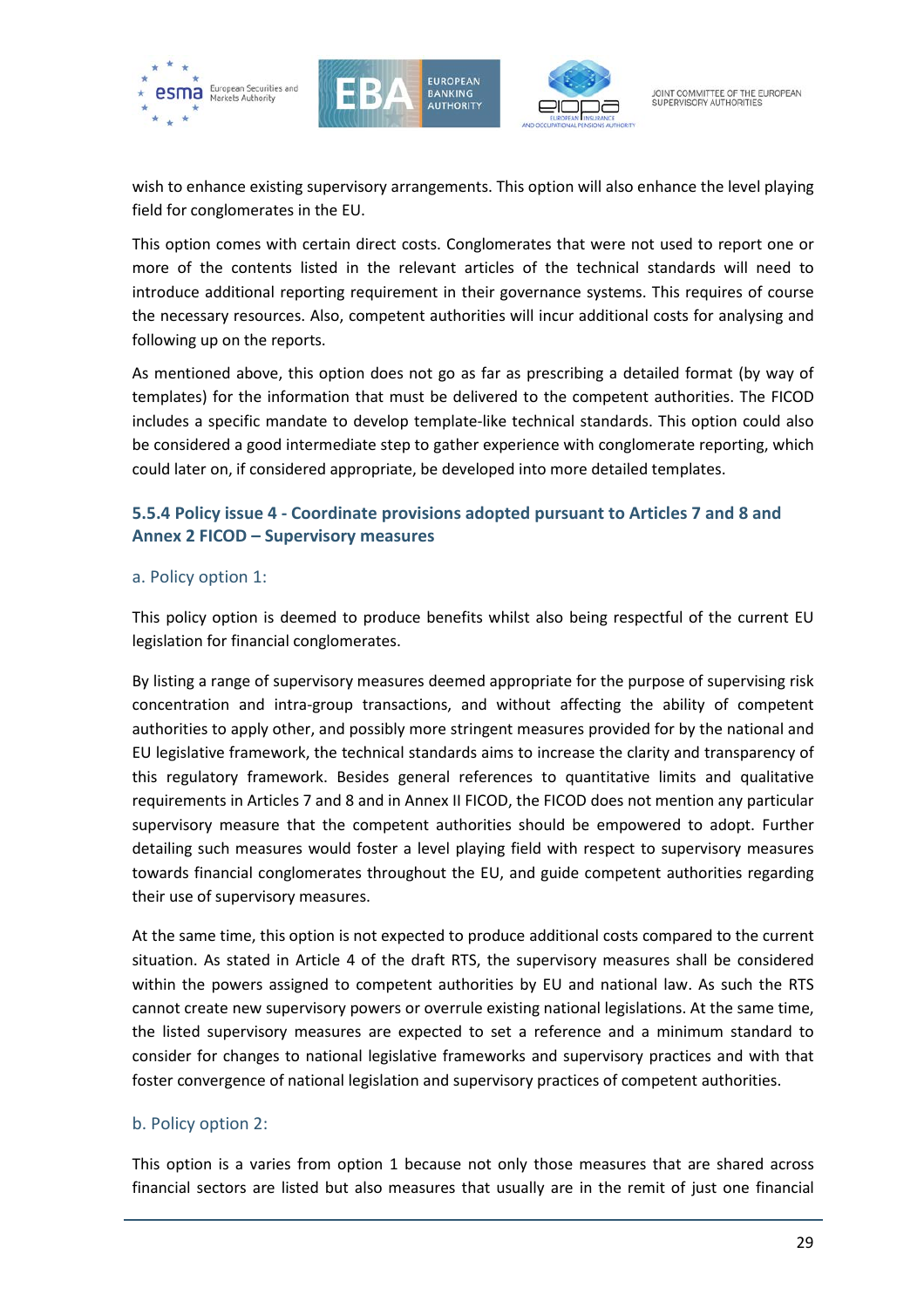





sector. As in option 1, also option 2 does not affect the national and European law concerning supervisory measures and the ability of the competent authorities to apply other measures, different from those listed in the technical standards, if provided for by the national or EU legislative framework.

However, the implementation of this option might face practical and legal obstacles because level 1 legislation with regard to supervisory measures is only little harmonised. Throughout the EU, supervisory measures are likely to divert, following different supervisory and regulatory approaches in Member States. The issue is in particular relevant, because supervisory measures largely divert across sectors, due to different developments of sectoral EU legislations in this respect, in particular in the banking and insurance sector.

Option 2 is not feasible, and in general, further significant progress towards a harmonisation of supervisory measures throughout the EU can only be achieved by level 1 legislative requirements, because technical standards may not implement "new" powers and may not include policy choices. Therefore, option 2 can in practice not provide more benefits than option 1. Given the legal and practical obstacles, it might prove less effective in eliminating uncertainties for conglomerates and authorities in respect of supervisory measures available.